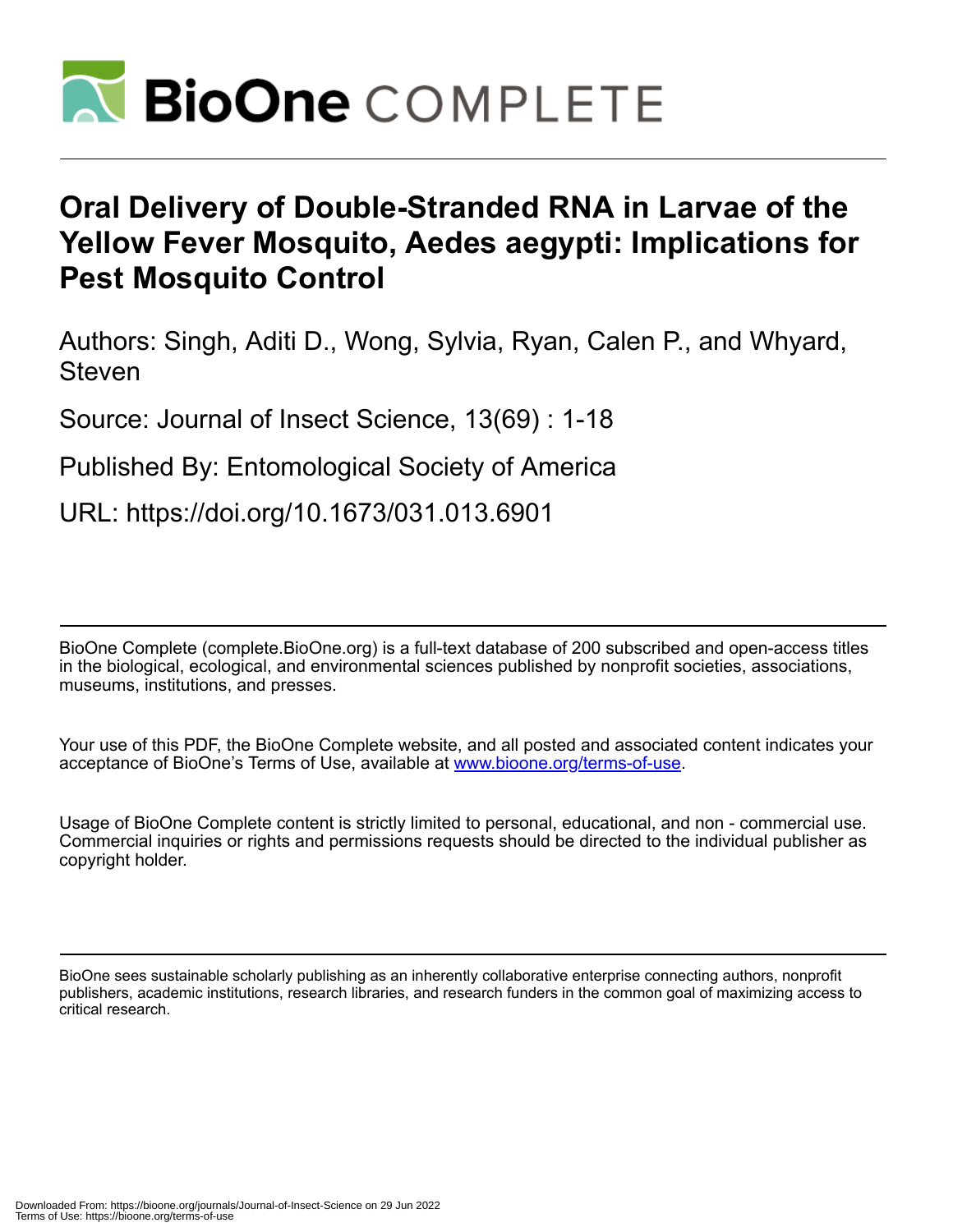

# **Oral delivery of double-stranded RNA in larvae of the yellow fever mosquito,** *Aedes aegypti***: Implications for pest mosquito control**

Aditi D. Singh, Sylvia Wong, Calen P. Ryan, Steven Whyard\*

Department of Biological Sciences, University of Manitoba, Winnipeg, Manitoba, Canada

# **Abstract**

RNA interference has already proven itself to be a highly versatile molecular biology tool for understanding gene function in a limited number of insect species, but its widespread use in other species will be dependent on the development of easier methods of double-stranded RNA (dsR-NA) delivery. This study demonstrates that RNA interference can be induced in the mosquito *Aedes aegypti* L. (Diptera: Culicidae) simply by soaking larvae in a solution of dsRNA for two hours. The mRNA transcripts for *β-tubulin*, *chitin synthase-1* and *-2*, and *heat shock protein 83* were reduced between 30 and 50% three days post-dsRNA treatment. The dsRNA was mixed with a visible dye to identify those individuals that fed on the dsRNA, and based on an absence of RNA interference in those individuals that contained no dye within their guts, the primary route of entry of dsRNA is likely through the gut epithelium. RNA interference was systemic in the insects, inducing measurable knock down of gene expression in tissues beyond the gut. Silencing of the *β-tubulin* and *chitin synthase-1* genes resulted in reduced growth and/or mortality of the larvae, demonstrating the utility of dsRNA as a potential mosquito larvicide. Silencing of *chitin synthase-2* did not induce mortality in the larvae, and silencing of *heat shock protein 83* only induced mortality in the insects if they were subsequently subjected to a heat stress. *Drosophila melanogaster* Meigen (Diptera: Drosophilidae) larvae were also soaked in dsRNA designed to specifically target either their own *β-tubulin* gene, or that of *A. aegypti*, and significant mortality was only seen in larvae treated with dsRNA targeting their own gene, which suggests that dsRNA pesticides could be designed to be species-limited.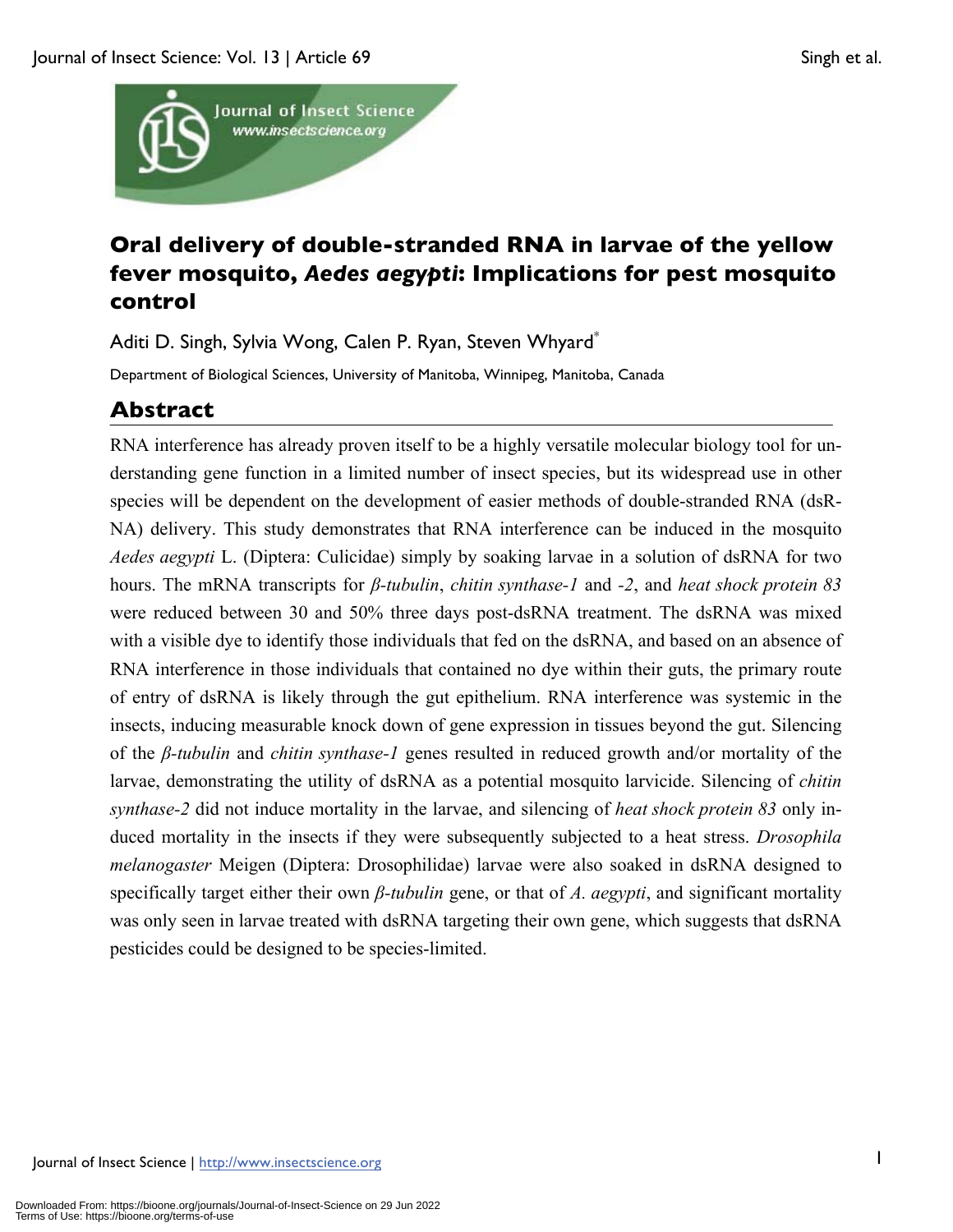| <b>Keywords:</b> $\beta$ -tubulin, chitin synthase, heat shock protein 83, insecticides, RNA interference<br><b>Abbreviations: <math>\beta</math>-tub</b> , $\beta$ -tubulin; AeCS, Aedes aegypti chitin synthase; Aetub, A. aegypti $\beta$ -tub gene; AgCHS, Anopheles<br>gambiae chitin synthase; Dmtub, D. melanogaster ß-tubulin; dsRNA, double-stranded RNA; gus, ß-glucuronidase; hsp83, heat<br>shock protein 83; RNAi, RNA interference<br><b>Correspondence:</b> whyard@cc.umanitoba.ca, *Corresponding author.<br><b>Editor:</b> Karl Gordon was editor of this paper.<br>Received: 19 January 2012 Accepted: 15 May 2012<br><b>Copyright:</b> This is an open access paper. We use the Creative Commons Attribution 3.0 license that permits unrestricted<br>use, provided that the paper is properly attributed.<br><b>ISSN: 1536-2442   Vol. 13, Number 69</b> |
|------------------------------------------------------------------------------------------------------------------------------------------------------------------------------------------------------------------------------------------------------------------------------------------------------------------------------------------------------------------------------------------------------------------------------------------------------------------------------------------------------------------------------------------------------------------------------------------------------------------------------------------------------------------------------------------------------------------------------------------------------------------------------------------------------------------------------------------------------------------------------|
| Cite this paper as:<br>Singh AD, Wong S, Ryan CP, Whyard S. 2013. Oral delivery of double-stranded RNA in larvae of the yellow fever<br>mosquito, Aedes aegypti: Implications for pest mosquito control. Journal of Insect Science 13:69. Available online:<br>http://www.insectscience.org/13.69                                                                                                                                                                                                                                                                                                                                                                                                                                                                                                                                                                            |

### **Introduction**

RNA interference (RNAi) is a doublestranded RNA (dsRNA)-mediated mechanism of silencing gene expression in eukaryotes. Following delivery into a cell, dsRNA is cleaved by Dicer into short  $(\sim 21$  nt) interfering RNAs. The short interfering RNAs are then incorporated into an RNA-induced silencing complex, which facilitates binding to and cleaving of complementary mRNA sequences, thereby preventing translation of the gene (reviewed in Hannon 2002; Kim and Rossi 2008). The basic components of the RNAi machinery are found in essentially all eukaryotes, and hence, RNAi is now widely exploited as a reverse genetics tool to assess gene functions in a broad range of species. The application of RNAi in most species under study is only limited by how easily the dsRNA can be delivered to the target cells.

In studies involving insects, direct injections of *in vitro*-synthesized dsRNA into virtually any developmental stage can produce loss-offunction mutants (Misquitta and Paterson 1999; Bettencourt et al. 2002; Beye et al. 2002; Bucher et al. 2002; Rajagopal et al. 2002; Amdam et al. 2003; Gatehouse et al. 2004; Tomoyasu and Denell 2004). While haemocoel injection of dsRNA is still the most common method of dsRNA delivery for insects, it is a rather laborious technique and numerous insects may not survive the injection process. A simpler method of dsRNA delivery that is less injurious is delivery through the diet. Oral delivery by droplet or liquid feeding (Turner et al. 2006; Bautista et al. 2009; Maori et al. 2009; Whyard et al. 2009; Li et al. 2011a) or adding dsRNA to dry diets (Shakesby et al. 2009; Whyard et al. 2009; Li et al. 2011b) has been successful in a small, but growing number of species. For some insects, ingested dsRNA fails to induce RNAi (Rajagopal et al. 2002; Terenius et al. 2011), but in three studies examining RNAi in dipterans, oral delivery was facilitated by using either a lipid-based transfection reagent (Whyard et al. 2009; Cancino-Rodezno et al. 2010) or chitosan nanoparticles to stabilize the dsRNAs (Zhang et al. 2010).

Feeding dsRNAs to insects has not only provided researchers with an excellent molecular biology tool to assess gene function, but it also has great potential for pest insect control. Two research groups demonstrated that plants could be genetically engineered to express insect-specific dsRNAs that would kill the insects that feed on them (Baum et al. 2007; Mao et al. 2007). Given that RNAi operates in a very sequence-specific manner, it may be possible to develop species-specific dsRNA pesticides. Even when a highly conserved gene such as  $\gamma$ -tubulin is targeted by RNAi,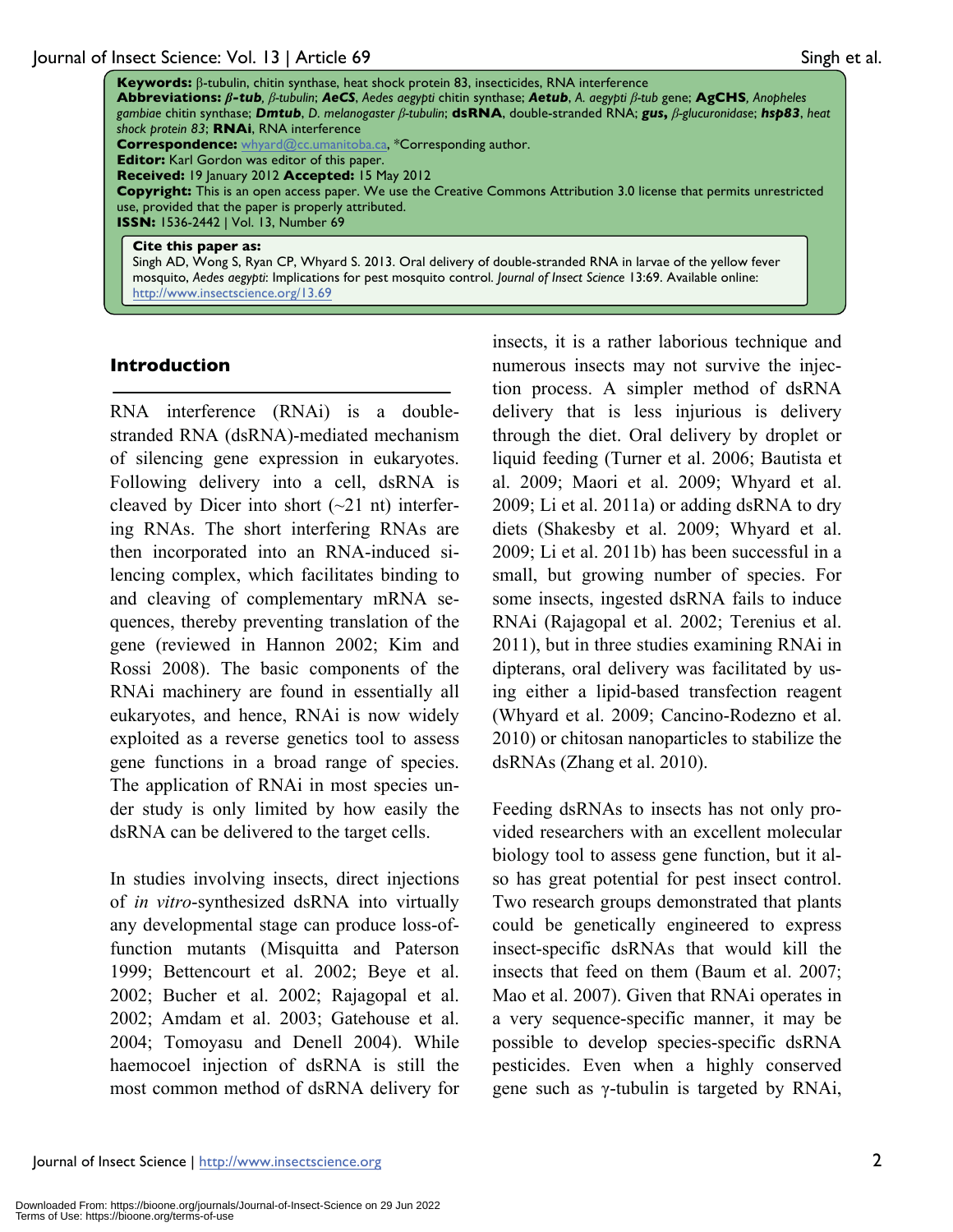dsRNAs specific to the unique 3′ untranslated region of the mRNAs could selectively kill only one species of *Drosophila* without adversely affecting other closely related drosophilids (Whyard et al. 2009).

Much of the interest in RNAi-based control of pest insects has focussed on crop pests, using transgenic plants that express insecticidal dsRNAs (Gordon and Waterhouse 2007; Price and Gatehouse 2008; Huvenne and Smagghe 2010; Jagtap et al. 2011). Controlling medically-important, disease vectoring pests using RNAi has not attracted as many proponents, due in large part to the unique challenges of delivering dsRNA to these pests. Mosquitoes unarguably represent the most serious disease vectors, infecting millions of people with lifethreatening illnesses such as malaria and dengue each year (World Health Organization 2009, 2010). Chemical pesticides are used extensively to control many mosquitoes, but with growing concerns about the increasing frequency of insecticide resistance (Hemingway et al. 2002) and the negative impacts of current pesticides on non-target species (reviewed in Paoletti and Pimental 2000; Nicholson 2007), it is important that we continue to search for new, and ideally more species-selective pesticides to control these serious pests. The prospect of using RNAi to control mosquitoes is intriguing, but will require significant improvements in dsRNA delivery, as well as higher throughput analyses to identify appropriate dsRNA targets.

To date, RNAi in mosquitoes has been used primarily as a molecular biology tool to identify the roles of genes relevant to their development (Attardo et al. 2003; Hoa et al. 2003; Roy et al. 2007; Smith and Linser 2009; Clemons et al. 2010; Kim et al. 2010) and disease potential (Adelman et al. 2002; Caplen et al. 2002; Zhu et al. 2003; Boisson et al. 2006; Franz et al. 2006; Scott et al. 2010; Wu et al. 2010). All of these studies have involved delivery of dsRNA to adult mosquitoes using microinjection or using cell cultures rather than whole organisms. Recently however, it was shown that *Aedes aegypti* L. (Diptera: Culicidae) could be fed dsRNAs bound by the transfection reagent Effectene (Qiagen, www.qiagen.com) to cause knockdown of the MAPK p38 gene, increasing the insects' susceptibility to Cry toxins (Cancino-Rodezno et al. 2010). Similarly, dsRNAs bound to chitosan nanoparticles fed to larvae of the malaria mosquito, *Anopheles gambiae*, caused significant knockdown of two chitin synthase genes. While the dsRNAs were not insecticidal, chitin formation was reduced sufficiently to increase the susceptibility of the larvae to diflubenzuron, calcofluor white, and dithiothreitol (Zhang et al. 2010).

This study demonstrates the insecticidal action of orally-delivered dsRNAs in larvae of the yellow fever mosquito, *A. aegypti*. In contrast to the studies by Cancino-Rodezno et al. (2010) and Zhang et al. (2010), in our study it was found that a relatively brief soaking in dsRNA, without the use of transfection reagents or dsRNA carriers, was sufficient to induce RNAi, and can either stunt growth or kill mosquito larvae. While none of the 3 targeted genes (*β-tubulin*, *chitin synthase*-*1*, and *heat shock protein 83*) are unique to mosquitoes, their RNAi-induced effects serve as a proof-of-principle that a variety of genes may serve as possible targets for dsRNA-based pesticides for mosquito control.

### **Materials and Methods**

### **DsRNA preparation**

Total RNA was extracted from 10 larval *A. aegypti*, using QIAshredders (Qiagen) to homogenize tissues and an RNeasy RNA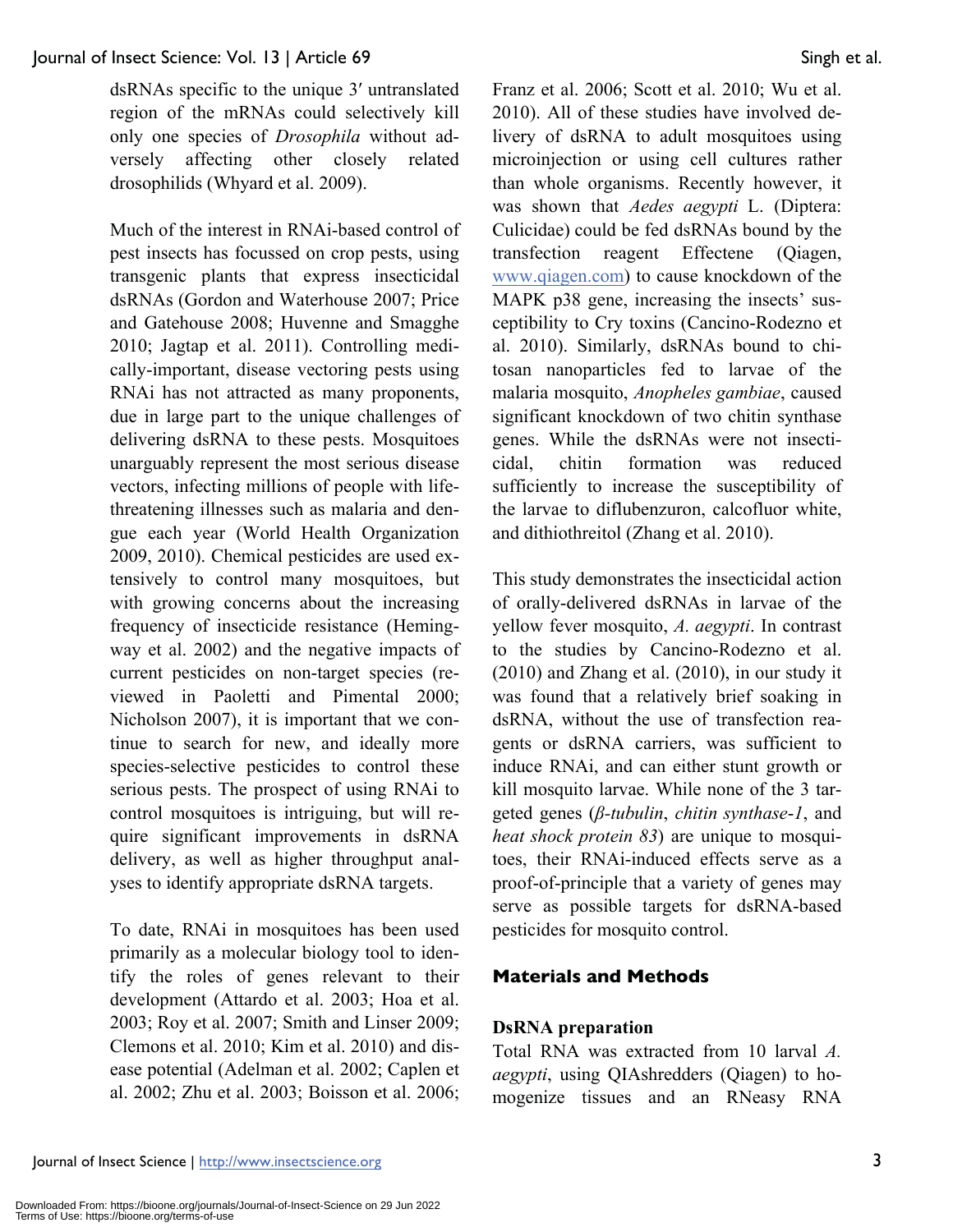extraction kit (Qiagen). RNA was treated with amplification grade DNase I (Invitrogen, www.invitrogen.com) and 1 μg was used to synthesize cDNA using a First Strand cDNA Synthesis kit (Invitrogen).

Two *A. aegypti* chitin synthase genes, sharing 50% identity at the predicted amino acid level, were identified by BLAST comparisons to the annotated *Anopheles gambiae AgCHS1* (Gen-Bank accession no. XM\_321336) and *AgCHS2* (GenBank accession no. AY056833) cDNA sequences (Zhang et al. 2010), and hereafter are referred to as *AeCS1* and *AeCS2* (previously described by Kato et al. 2006), respectively. Fragments of the *β-tubulin* (*βtub*), *AeCS1*, *AeCS2*, and *heat shock protein 83* (*hsp83*) genes were PCR-amplified from the cDNA using the primers listed in Table 1. To avoid cross-silencing other genes, each dsRNA target sequence was screened for cross-homologies within the *A. aegypti* genome using BLAST analyses to ensure that there were no shared identities greater than 19 nucleotides in length. The gene fragments were subcloned into the cloning vector pDrive (Qiagen), and later excised from pDrive using either *ApaI* and *PstI* or *MluI* and *NotI* restriction enzymes, then ligated into a similarly-digested plasmid pL4440, a vector possessing convergent T7 promoters (kindly provided by Andrew Fire, Stanford University). The *β-glucuronidase* (*gus*) gene, a bacterial gene specific to *Escherichia coli*, was amplified by PCR from the pBacPAK8- GUS plasmid (Clontech, www.clontech.com) using the following primers:

# GusF 5' TGGTCCGTCCTGTAGAAACC GusR 5'CCCCACCGAGGCTGTAGC

The 1.87 kb PCR product was cloned into the dsRNA transcription plasmid pL4440, as described above, to be used as a negative control.

DNA templates for *in vitro* transcription of each of the gene fragments in pL4440 were PCR-amplified using the following pL4440 specific primers:

# pL4440F 5' ACCTGGCTTATCGAA pL4440R 5' TAAAACGACGGCCAGT

PCR products were then purified using a QI-Aquick PCR purification kit (Qiagen). The MEGAscript RNAi kit (Ambion, www.invitrogen.com/ambion) was then used for *in vitro* transcription and purification of dsRNAs.

### **Bioassays**

*A. aegypti* were reared at 25° C, 50% humidity, on a 16:8 L:D photoperiod. Females were fed warmed rat blood encased in stretched Nescofilm (Karlan Research Products, www.karlan.com). Mosquito eggs were allowed to develop for a minimum of one week, then were submerged in dechlorinated tap water to induce hatching. Larvae were maintained on a ground liver powder and guinea pig chow diet.

Larvae were initially soaked in solutions of dsRNA containing a visible dye to assess the extent of ingestion of the dsRNA solution. Groups of 20 first instar larvae were soaked for 0, 1, and 2 hr in 75  $\mu$ l water containing 0.5 μg/μl *β-tub*-dsRNA and 0.5% bromophenol blue. The larvae were photographed using a Zeiss Photomicroscope III (www.zeiss.com) equipped with a Sony DXC-390 color video camera (www.sony.com), and the intensity of the dye in the gut was calculated using ImageJ image processing software (http://rsbweb.nih.gov/ij/). The extent of dye in the gut was correlated with the extent of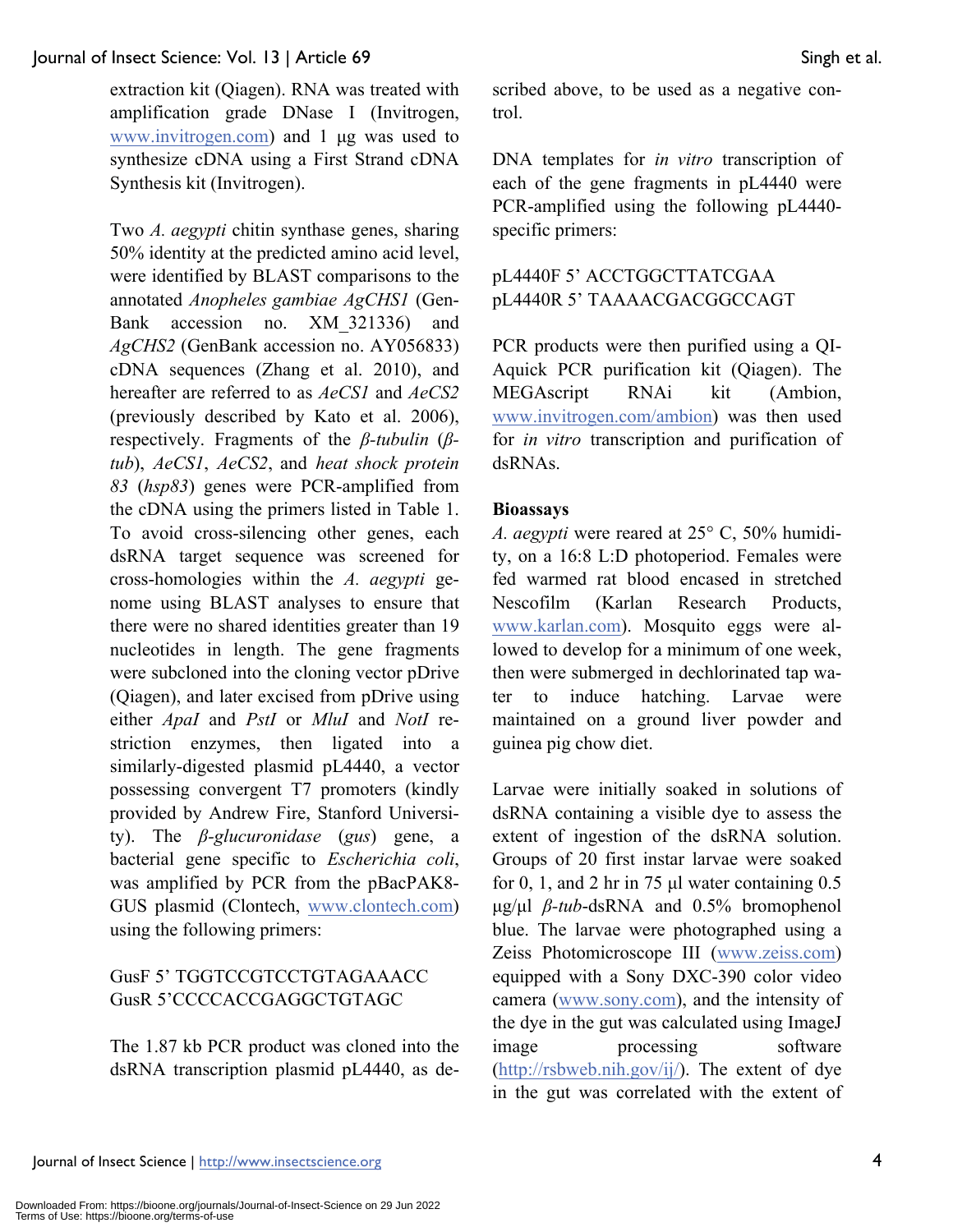knockdown of the *β-tub* gene expression using quantitative reverse transcriptase PCR (see section below). Once it was determined that dsRNA was being ingested by larvae, subsequent dsRNA treatments were performed without the addition of the dye.

First instar larvae  $(24 \text{ hr}$  old) were then treated in groups of 50 in a final volume 75 μl of dsRNA at various concentrations (ranging from 0.02 to 0.5μg/μl for *β-tub*-dsRNA, or 0.5 μg/μl for *AeCS1*-, *AeCS2*- and *hsp83* dsRNAs) in a 2 mL microfuge tube. Negative control larvae were treated with either water alone or with the *E. coli*-specific *gus*-dsRNA, which has no homology with any mosquito genes and has had no adverse effects on several other insects (Whyard et al. 2009). As lipid-based transfection reagents may facilitate dsRNA uptake in some insects (Whyard et al. 2009), parallel bioassay experiments were also conducted using dsRNA that had first been mixed with Lipofectamine 2000 (Invitrogen), using the protocol described by the manufacturer. Larvae were soaked in the dsRNA solutions for 2 hr at 21° C, and then transferred to 12-well tissue culture plates, which were also maintained at 21° C, and provided 5 mg/mL lab rat diet (Purina Mills, www.purinamills.com) suspended in water as a source of food on a daily basis. This amount of food was equivalent to half-rations; 10 mg/mL of food per day typically enabled the insects to develop to the pupal stage in 5 days. The lower rearing temperature and reduced food during these bioassays slowed their development and facilitated easier monitoring of differential growth rates and/or survivorship. Growth and/or survival of the larvae were observed over a 2-week period, by which time all non-treated larvae had pupated and developed into adults. Larvae treated with *hsp83* dsRNA were subjected to a 2 hr heat shock at 37° C, 2 days post-dsRNA treatment, then returned to 21° C for rearing to assess whether they were more sensitive to a heat stress than *gus*-dsRNA treated controls.

To assess whether the RNAi effect had spread beyond gut tissues, first instar larvae were exposed to *β-tub*-dsRNA as described above, and 3 days after the initial 2 hr soaking in 0.5 μl/μg concentrations of dsRNA the larvae were dissected to separate guts from the remaining carcass. The tissues were pooled in groups of 25 and stored in *RNAlater* (Ambion) at -80º C until the extent of RNAi could be determined (described below).

# **Quantitative RT-PCR to measure gene knockdown**

Ten to 20 larvae from each treatment, or 25 guts and/or carcasses, were collected and pooled together 3 days after the single 2 hr dsRNA soakings. RNA extractions and cDNA syntheses were performed as above. Only live insects were used for the RNA extractions, as the RNA in dead insects could have degraded. The cDNA from each replicate treatment was then used to assess the extent of RNAi by measuring levels of gene expression using qRT-PCR. Reactions were performed in triplicate on a BioRad iQ5 Real-Time PCR Detection System (www.bio-rad.com) using the primers listed in Table 2. S7 ribosomal protein (*S7rp*) gene expression was used as an internal reference to compare levels of RNAi. A single reference gene was deemed sufficient, as the PCR efficiencies of the primer sets were calculated using the method of Pfaffl (2001), and were found to be essentially equivalent for all genes targeted by RNAi (*βtub*, *AeCS1, AeCS2*, and *hsp83*) and for the *S7rp* reference gene, with values ranging between 95.2 and 98.1%. Melt curve analyses were also performed and confirmed that only a single product was amplified with each primer pair in every sample. Analysis of gene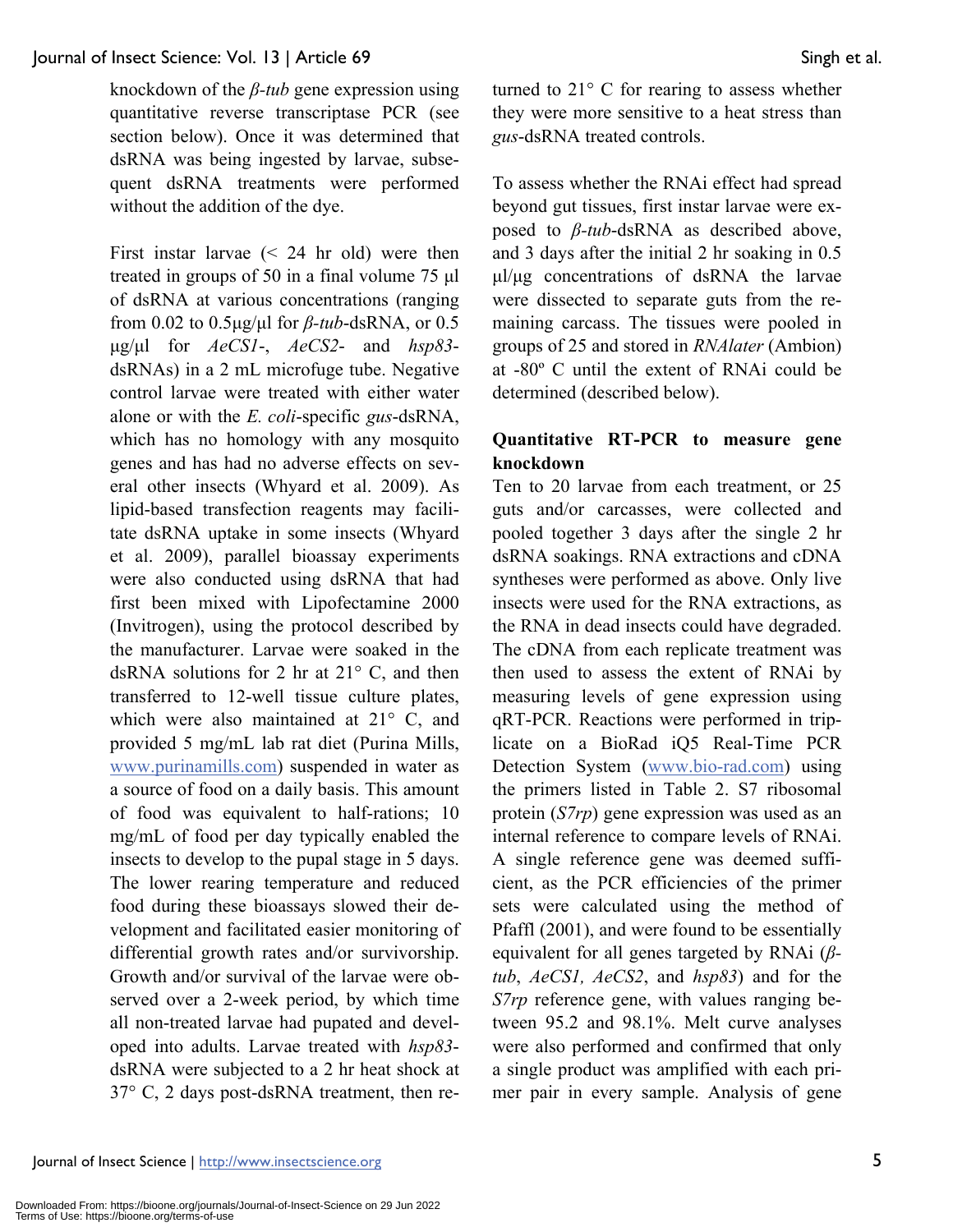

**Figure 1.** Survival of *Aedes aegypti* larvae after soaking in various concentrations of *β-tubulin*-dsRNA. Values represent the means and standard errors from 3 replicates. Different letters (a, b, and c) indicate significantly different survival rates from other treatments (ANOVA, *p* < 0.05) after 10 days development. Note that the survival rates for all *gus*-dsRNA doses were not significantly different from one another, and only the highest dose is displayed. High quality figures are available online.

expression was performed using the  $2^{-\Delta\Delta C}$ method (Livak and Schmittgen 2001), comparing expression in specific dsRNA treated samples to *gus*-dsRNA treated samples.

#### **Delivery of** *A. aegypti* **dsRNA to** *Drosophila*

*Drosophila melanogaster* Meigen (Diptera: Drosophilidae) (Oregon R strain) cultures were reared on an agar-yeast-cornmeal medium at room temperature on a 12:12 L:D photoperiod. RNA was extracted from 50 *D. melanogaster* first instar larvae, and cDNA was prepared as previously described. A 128 bp fragment of the *D. melanogaster βTub56D* gene (*Dmtub*) was amplified using the primers listed in Table 1, cloned into pL4440, and dsRNA was synthesized as described above. A 328 bp fragment of the *A. aegypti β-tub* gene (*Aetub*), homologous to *Dmtub*, was also amplified, cloned, and used for dsRNA synthesis as described above. These two gene fragments did not contain any 19-21 identical nucleotide lengths (results not shown).

The *Aetub*- and the *Dmtub-*dsRNAs were fed to newly hatched *D. melanogaster* first instar larvae by soaking them in  $0.5 \mu g/\mu l$  solutions of dsRNA encapsulated in Lipofectamine 2000 (Invitrogen) for 2 hr. Larvae were also exposed to *gus*-dsRNA, which served as the negative control. After treatment, the larvae were placed in Petri dishes containing a thin layer of agar-yeast-cornmeal medium for further development, and were monitored for mortality. Subsets of treated larvae were collected for RNA extractions to assess the extent of RNAi of the *β-tubulin* transcripts using qRT-PCR as described above, using the primers listed in Table 2. The ribosomal protein L32 (*RpL32*) gene was used as an internal reference gene for assessing RNAi in *D. melanogaster*.

### **Results**

# **Soaking in β-tub-dsRNA induces RNAi and kills** *A. aegypti* **larvae**

Soaking first instar mosquito larvae in a solution of *β-tub*-dsRNA for a single 2 hr period was sufficient to induce mortality in a dosedependent manner (Figure 1). β-tubulin is an essential component of a cell's cytoskeleton, and loss-of-function mutations of the *β-tub* gene are lethal in various organisms (Skop et al. 2004; Sonnichsen et al. 2005; Baum et al. 2007; Buszczak et al. 2007). Reduction of *βtub* expression by RNAi in the mosquitoes presumably adversely affected the gut cell's normal functions, which resulted in failure to acquire sufficient nutrients and death. To determine whether the mosquito larvae were ingesting the dsRNA, initial trials were performed with bromophenol blue added to *βtub*-dsRNA solutions. Digital analysis of photographs of the larvae revealed that after a 2 hr exposure, the guts of the larvae were filled with dye, whereas following shorter exposure periods, considerably less and highly variable amounts of dye had been ingested (Table 3). No staining of any other tissues was observed. QRT-PCR analyses of these larvae 3 days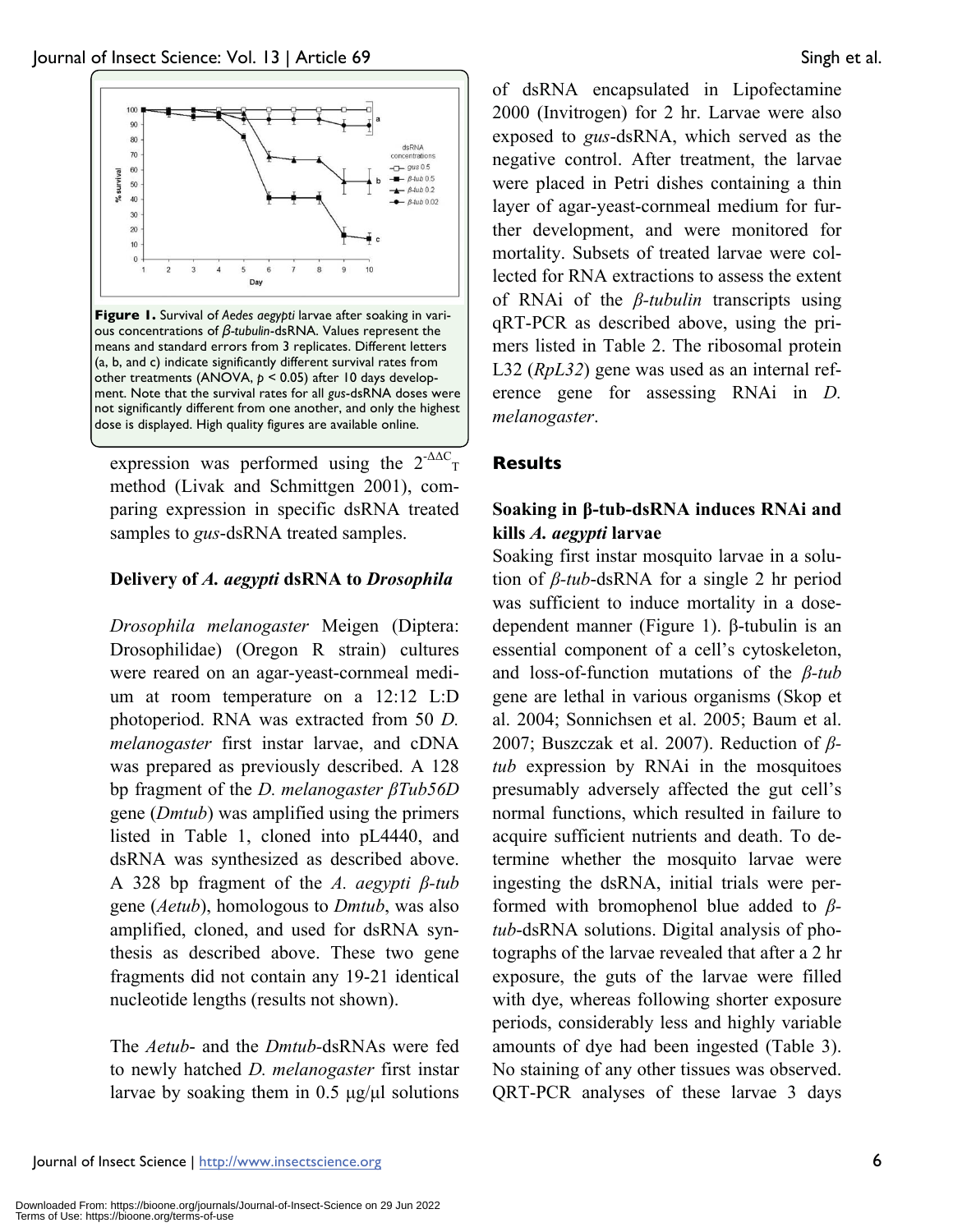post-treatment confirmed that those individuals exposed to the dsRNA solution for 2 hr had both high levels of dye within their guts and showed a 42% reduction in *β-tub* transcripts relative to the negative controls (Table 3). A small number of larvae were found with no observable dye within their guts after the 2 hr exposure, and they showed no significant reduction in *β-tub* transcripts relative to the negative controls ( $n = 10$ , two-tailed Student t-test,  $p = 0.55$ ). Based on these observations, it is likely that in this dsRNA soaking treatment, the gut was the primary route of entry of the dsRNA.

Lipid- (Whyard et al. 2009; Cancino-Rodezno et al. 2010) or polyamine-based (Zhang et al. 2010) transfection reagents have been used to improve dsRNA delivery to some insects. As dipterans are thought to lack the dsRNA transporter SID-1 (Gordon and Waterhouse 2007), the use of liposomes or other transfection reagents may improve delivery of dsRNA to the gut cells. Somewhat surprisingly, in our study, encapsulation of the dsRNA in Lipofectamine 2000 did not affect the dsRNAinduced mortality of mosquito larvae in these feeding assays (Table 4). For that reason, all subsequent dsRNA treatments were conducted without the use of liposomes.

Exposures of the mosquito larvae to the *gus*dsRNA and the lowest *β-tub*-dsRNA concentration  $(0.02 \mu g/\mu l)$  had no significant impact on larval survival relative to the negative controls treated with no dsRNA (Figure 1). However, when larvae were soaked in the two higher dsRNA concentrations of *β-tub*-dsRNA  $(0.2 \text{ and } 0.5 \text{ µg/µl})$ , significant impacts on survival were observed, with only  $52.1 \pm 8.3$ and  $13.7 \pm 3.9\%$  survival, respectively, 9 days post-treatment (Figure 1).

# **Soaking in** *AeCS1***- and** *hsp83***-dsRNAs stunts growth or kills** *A. aegypti* **larvae**

To determine if other genes could also be targeted by ingestion of dsRNA, mosquito larvae were treated with 0.5 μg/μl of dsRNAs specific to two chitin synthase genes (*AeCS1* and *AeCS2*) and the putative chaperone protein (*hsp83*)*.* In insects, chitin synthase-1 is a key enzyme involved in the synthesis of chitin of the insect's exoskeleton, whereas chitin synthase-2 is involved in synthesis of chitin associated with the peritrophic membrane within the midgut (Arakane et al. 2005; Merzendorfer 2006). The malaria mosquito, *An. gambiae*, similarly expresses chitin synthase 1 (*AgCHS1*) in the cuticle of larvae and not in the midgut, whereas chitin synthase 2 (*AgCHS2*) is restricted to the midgut (Zhang et al. 2010). The two *A. aegypti* chitin synthase proteins, *AeCS1* and *AeCS2*, shared 91% and 83% identity, respectively, with the corresponding proteins identified in *An. gambiae.* Using qRT-PCR analyses on cDNAs derived from isolated midguts and remaining carcasses, *AeCS1* was found to be expressed predominantly in the carcass and not in the midgut, while *AeCS2* was detectable only in the midgut (Table 5). *A. aegypti* larvae treated with dsRNA targeting *AeCS1*showed both decreased growth and increased mortality over time, relative to larvae treated with the control *gus*-dsRNA (Figure 2). Larval mortality, assessed 7 days post-treatment, was approximately 3 times higher in insects treated with 0.5 μg/μl *AeCS1*-dsRNA, relative to the *gus*-dsRNA-treated controls. Of the insects that did not die following the *AeCS1* dsRNA treatment, many showed stunted growth, being nearly 1/3 shorter than the negative control larvae 1 week post-treatment (Figure 2). None of these stunted larvae developed into adults over a 2-week period, whereas the majority  $(> 90\%)$  of negative con-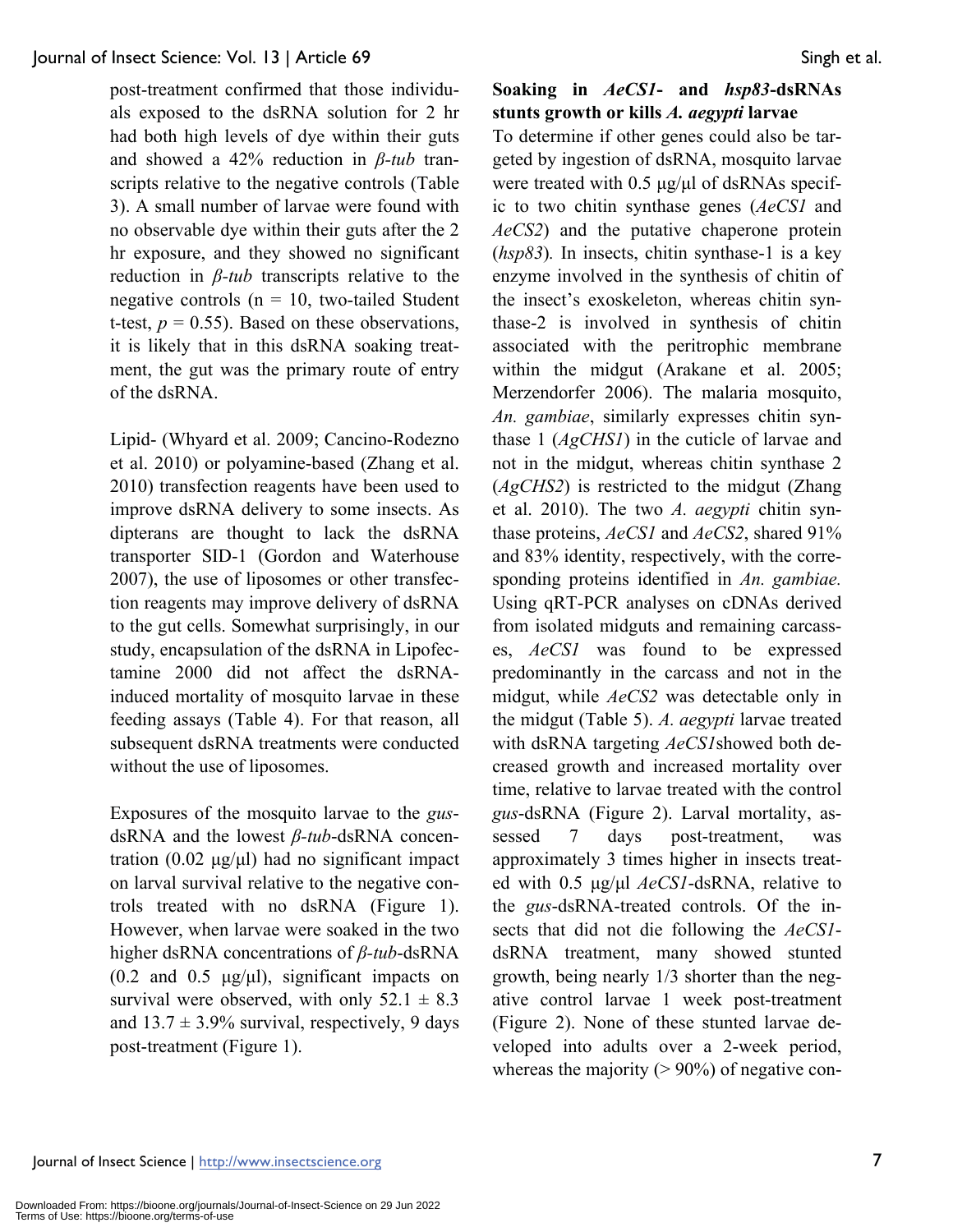

**Figure 2.** Mortality and growth of *Aedes aegypti* larvae 7 days post-treatment with *AeCS1- , AeCS2-, and hsp83*-dsRNA as dayold larvae, compared to *gus*-dsRNA treated controls. For larvae treated with *hsp83*-dsRNA, some larvae were exposed to no heat shock (no HS) while others were subjected to a 2 hr heat shock (+ HS). Values represent the means and standard errors from 3 replicates. High quality figures are available online.

aSignificant differences from *gus*-dsRNA controls (two-tailed Student *t*-test, *p* < 0.05).<br><sup>b</sup>No significant difference from *gus*-dsRNA controls (two-tailed Student *t*-test, *p* > 0.05).

trol insects eclosed before the 2-week period elapsed.

Interestingly, larvae treated with *AeCS2* dsRNA showed no evidence of stunting and developed at the same rate as the *gus*-dsRNA controls. Measurements of gene expression 3 days post-treatment, using qRT-PCR, determined that *AeCS1* expression, assessed from whole body RNA extractions, was reduced almost 40%, while *AeCS2* expression was reduced 54%, relative to the *gus*-dsRNA negative controls (Table 5). Even though gene expression was not fully knocked down, the reduction of *AeCS1* transcripts was sufficient to adversely affect the survival of almost half of the insects treated with this dsRNA (Figure 2). This result is not surprising, as loss-offunction mutant alleles of *CS-1* in *D. melanogaster* are also lethal (McQuilton et al. 2012). The lack of any adverse effect on growth and development of *AeCS2*-dsRNA-treated larvae suggests that either the peritrophic membrane was not sufficiently disrupted by RNAi or that disruption of the peritrophic membrane alone was not sufficient to kill the *A. aegypti* larvae.

*Hsp83* encodes a heat shock protein that aids in folding and unfolding proteins under stress (Xiao and Lis 1989). In the mosquito *A. aegypti*, *hsp83* expression increases several fold when the insects are subjected to heat shock (Zhao et al. 2010). In other insect species, including the African migratory locust, *Locusta migratoria* (Whyard et al. 1986), the light brown applemoth, *Epiphyas postvittana* (Lester and Greenwood 1997), the flesh fly, *Sarcophaga crassipalpis* (Chen et al. 1991), as well as the model insect, *D. melanogaster* (Krebs and Feder 1998), pre-treatment at a sublethal heat shock temperature can induce production of heat shock proteins, which can subsequently confer protection to the insects if later subjected to a brief lethal temperature.

Larvae that were treated with dsRNA *hsp83* specific dsRNA, then heat shocked at 37° C, showed 3-fold greater mortality than control larvae (Figure 2), suggesting that reduction of *hsp83* transcripts leads to a reduced ability to tolerate a heat shock.

QRT-PCR analyses using cDNA derived from whole larvae 3 days post-treatment showed a statistically significant  $36.2 \pm 5.6\%$  reduction of *hsp83* transcripts relative to the negative control *gus*-dsRNA treated larvae (Student *t*test,  $p \leq 0.05$ ). As was observed with the *AeCS1*-dsRNA treated larvae, this modest knockdown of *hsp83* transcripts was still sufficient to adversely affect the insects' survival, reducing their ability to tolerate a brief heat shock.

# **Soaking in dsRNA can induce systemic RNAi in** *A. aegypti* **larvae**

The initial experiments with dye mixed with the dsRNA solutions suggested that the gut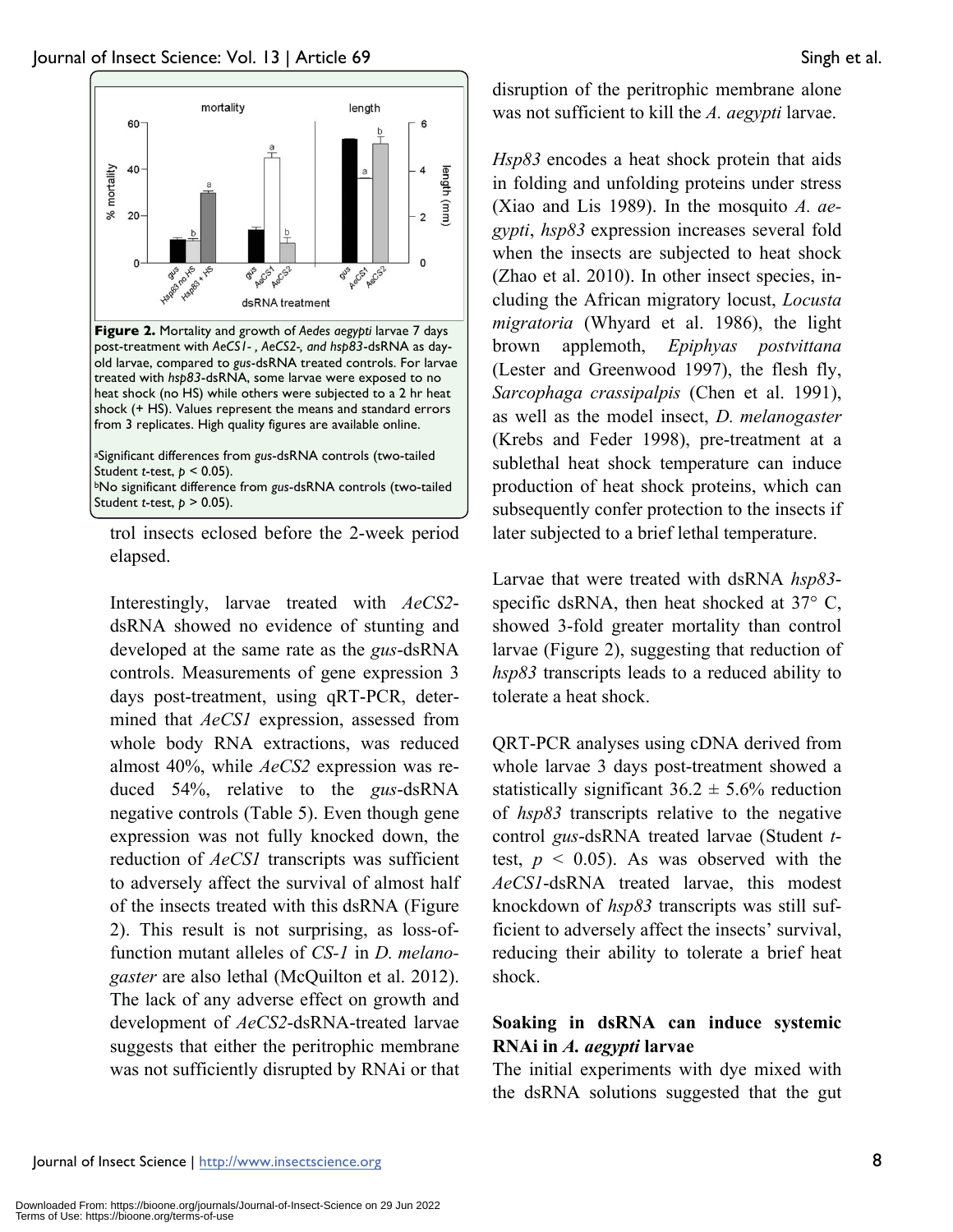

in guts and carcasses of dsRNA-treated day-old larvae. Gene expression values are relative to the reference gene, *S7rp*. Values represent the means and standard errors from 3 replicates. High quality figures are available online.

\**β-tubulin* expression was significantly lower than that of the *gus*dsRNA treated controls (two-tailed Student *t*-test, *p* < 0.05).

was the main point of entry of the dsRNA when the larvae were soaked in a dsRNA solution. The knockdown of *AeCS1*, which was expressed in the epidermis beneath the exoskeleton, suggested that the dsRNA entering the gut can spread to other tissues. To assess the extent that dsRNA may spread beyond the gut tissues, *β-tub*-dsRNA-treated larvae were dissected to remove guts from the rest of the body (carcass) and qRT-PCR was used to assess the extent of RNAi in the two tissues. As expected, guts derived from *β-tub*-dsRNAtreated larvae showed a  $50.1 \pm 5.2\%$  decrease in *β-tub* expression relative to *gus*-dsRNAtreated larvae (Figure 3). Interestingly, the carcass also showed a decrease in *β-tub* expression of  $40.3 \pm 6.0\%$ , suggesting that following ingestion of the dsRNA, it can spread beyond the gut and affect other tissues.

# **Effect of** *A. aegypti* **dsRNA on** *D. melanogaster* **larvae**

To test the species-specificity of *A. aegypti* dsRNA targeting *β-tubulin*, first instar *D. melanogaster* larvae were soaked in *gus*- dsRNA, an 170 bp length dsRNA specific for the *βTubD56* gene of *D. melanogaster* (*Dmtub*-dsRNA), or a 328 bp length of dsR-NA specific to the *A. aegypti β-tubulin* gene (*Aetub*-dsRNA) that had no 19 to 21 nucleotide lengths matching *βTubD56*.

The post-treatment mortalities of *D. melanogaster* larvae treated with 0.5 μg/μl of either *gus*- or *Aetub*-dsRNAs were not significantly different, but there was approximately 5-fold greater mortality in *D. melanogaster* larvae treated with dsRNA specific to their own species (Table 6) relative to the heterologous dsRNA treatments.

### **Discussion**

Feeding of dsRNA has previously been shown to induce gene silencing in a variety of terrestrial pest insects, including Lepidoptera (Turner et al. 2006; Mao et al. 2007; Bautista et al. 2009), Coleoptera (Baum et al. 2007; Whyard et al. 2009), Hymenoptera (Maori et al. 2009), Diptera (Walshe et al. 2009; Whyard et al. 2009; Li et al. 2011b), Hemiptera (Araujo et al. 2006; Shakesby et al. 2009; Whyard et al. 2009; Chen et al. 2010; Li et al. 2011a), Orthoptera (Meyering-Vos and Müller 2007), and Isoptera (Zhou et al. 2008). More recently, oral delivery of dsRNA to aquatic life stages of an insect was achieved by stabilizing the dsRNA with either the lipid transfection reagent, Effectene (Cancino-Rodezno et al. 2010), or chitosan nanoparticle microcarriers (Zhang et al. 2010). Our study, in contrast, demonstrated that dsRNA can be orally delivered to *A. aegypti* mosquito larvae simply by soaking the insects in solutions of dsRNA for as little as 2 hours. This brief dsRNA exposure was sufficient to adversely affect the development of the insects, ultimately leading to death of many of the treated individuals.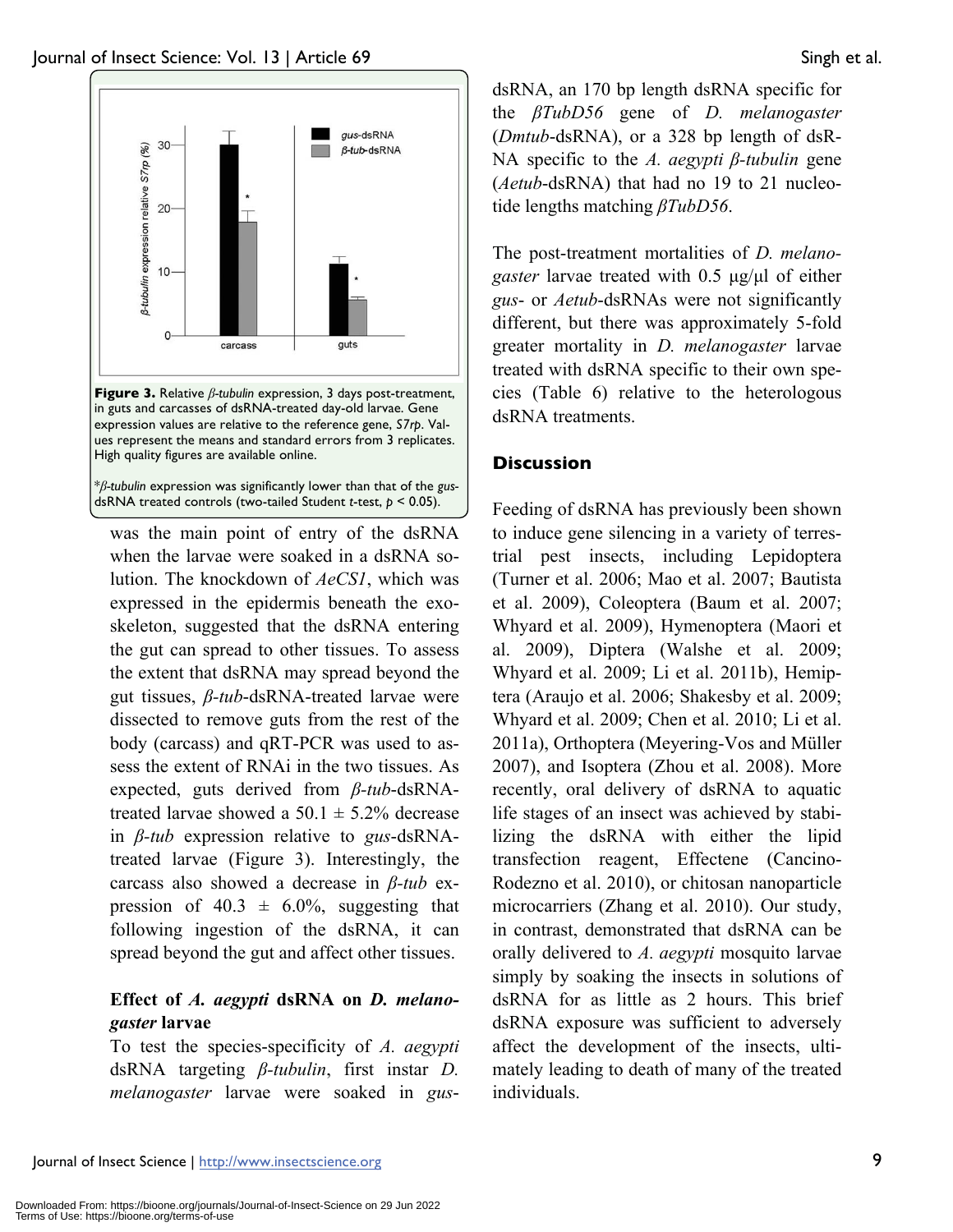The responses to orally-delivered dsRNA in *A. aegypti* were dose-dependent, with higher concentrations of *β-tub*-dsRNA causing higher larval mortality. The highest concentration of dsRNA tested in this study was  $0.5 \mu g/\mu l$ , but it is possible that greater mortalities may have been observed if higher doses, or longer exposures, of dsRNA were used. However, in previous experiments with feeding dsRNA to *D. melanogaster* and three other non-dipteran insect species, doses higher than 0.5 μg/μl were no more effective at inducing RNAi and killing the target insects (Whyard et al. 2009). Several other studies have similarly observed that increasing the concentration beyond an optimal dose does not improve the extent of RNAi, although the optimal concentration may vary for the species, mode of delivery, and the life stage targeted (Meyering-Vos and Müller 2007; Shakesby et al. 2009; Huvenne and Smagghe 2010). While RNAi-mediated knockdown of the targeted genes in *A. aegypti* in this study was incomplete, it was comparable to gene silencing levels observed in many other insects that have been fed dsRNA, where the extent of RNAi-induced silencing typically ranged between 40 and 60% in insects fed single doses or multiple doses of dsRNA (Araujo et al. 2006; Zhou et al. 2008; Bautista et al. 2009; Walshe et al. 2009; Zhang et al. 2010; Li et al. 2011a**)**. The fact that there was no observed benefit to using liposome carriers in this study may be a reflection of both the sufficiently high dose of dsRNA used on highly susceptible first instar larvae, and on the sensitivity of the gene to any RNAi-induced perturbations. If lower doses of dsRNA are used, or the targeted gene is not expressed at precisely the time of dsR-NA delivery, it might be useful to use transfection reagents to either stabilize the dsRNA or deliver a larger or more sustained dose to the target cells.

With this soaking method, the dsRNA did not appear to enter the insects by any route other than through the gut, as there was no measurable RNAi in individuals that failed to ingest dsRNA. RNAi was not however limited to the gut, but spread to adjacent tissues. Following soaking of the larvae in *β-tub*-dsRNA, this gene's expression in the gut was diminished 50% in the gut and 40% in the remaining carcass, suggesting that a considerable amount of the silencing dsRNA had spread beyond the gut to other tissues. For those insects treated with *hsp83*-dsRNA, reduction of this chaperone protein's transcript rendered them less tolerant to a heat stress. Although it was not determined which specific tissues exhibited RNAi-mediated knockdown of the *hsp83* transcripts, the RNAi effect was not likely limited to just the gut. Given that a significant number of larvae died from the brief heat stress following the knockdown of *hsp83* expression, it seems more plausible that many other tissues were affected, resulting in widespread irreparable heat-induced damage.

Interestingly, larvae treated with dsRNA specific to either of the two chitin synthase genes, *AeCS1* and *AeCS2,* also showed measurable knockdown of their respective transcripts, but only *AeCS1-*dsRNA adversely affected larval growth or survival. *AeCS1* shares a high level of identity (74 and 83%, respectively) with *D. melanogaster*'s *CS-1* gene (also known as *kkv*, GenBank accession: NM 079509) and *An*. *gambiae*'s *AgCHS1* gene, and is most likely the homolog of these genes, which encode the chitin synthase found in the insect epidermis. The qRT-PCR results support this conclusion, given that *AeCS1* was expressed in the carcass of the dissected larvae and not in the midgut. In contrast, *AeCS2* was expressed only in the midgut tissues, with no appreciable expression in the carcass, and is likely the homolog of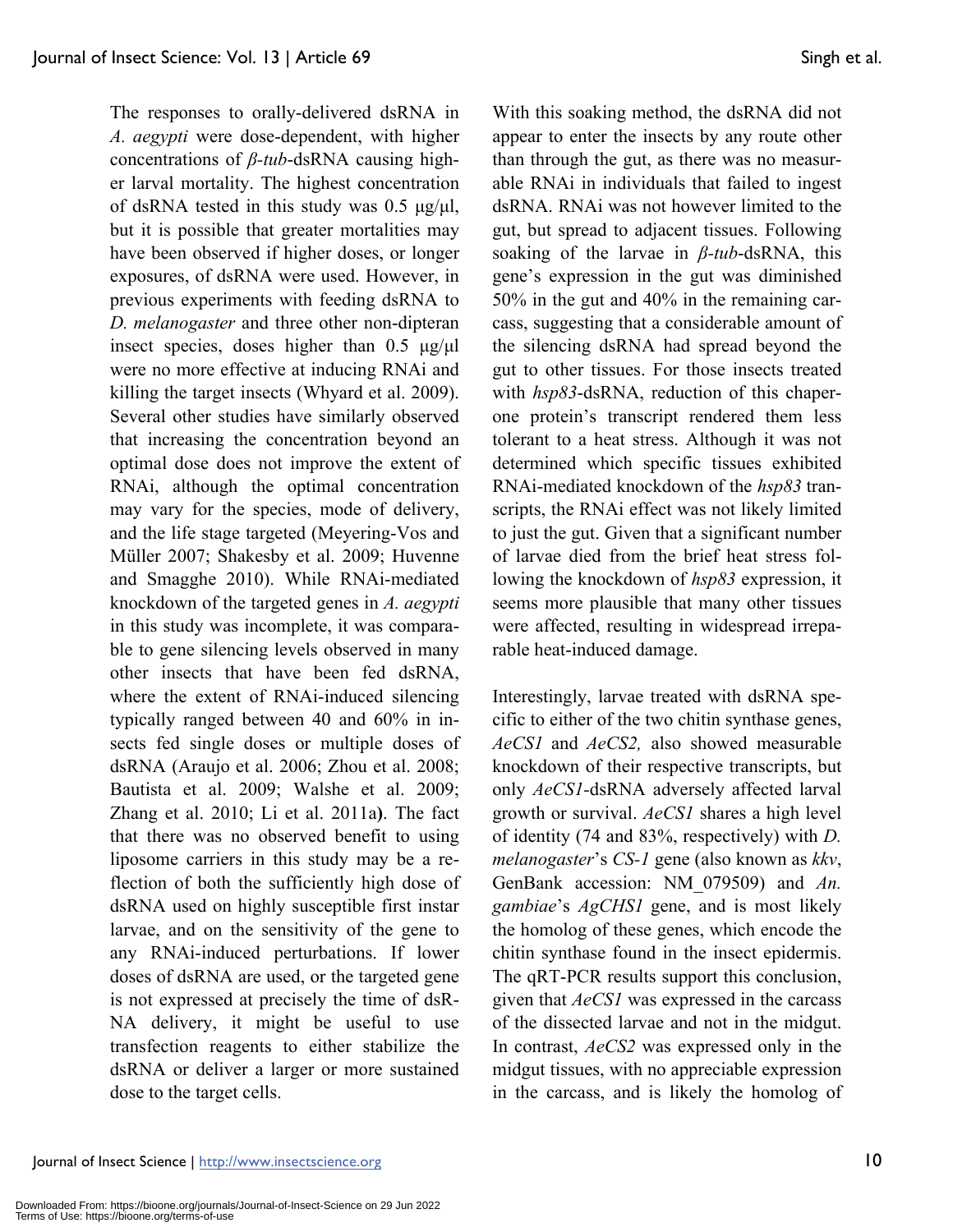*CS-2* (GenBank accession: NM\_079485) and *AgCHS2* in *D. melanogaster* and *An. gambiae*, respectively. This chitin synthase gene is expressed in insect midgut cells and produces the peritrophic matrix (Merzendorfer 2006). As previously noted, the silencing of *AeCS2* did not affect the viability of the mosquito larvae, but reduction of this chitin synthesis in the gut rendered the *An. gambiae* larvae more susceptible to gut-acting insecticides like diflubenzuron (Zhang et al. 2010).

In this study and another (Zhang et al. 2010), it was observed that ingested dsRNA in mosquitoes is capable of spreading beyond the gut to other tissues. However, the mechanisms by which the dsRNA is transported from cell to cell to induce systemic RNAi are not yet elucidated. SID-1 is a cell surface dsRNA transport protein that was first identified in the nematode *Caenorhabditis elegans* (Winston et al. 2002). While *sid-1* homologs have been identified within the genomes of many eukaryotes, it appears to be curiously absent in Diptera (reviewed in Gordon and Waterhouse 2007; Tomoyasu et al. 2008; Huvenne and Smagghe 2010). Despite the absence of SID-1 in *D. melanogaster*, *Drosophila* S2 cells are capable of dsRNA uptake. A variety of components involved in receptor-mediated endocytic pathways that may play roles in dsRNA uptake in Diptera, and perhaps many other species, have been identified (Saleh et al. 2006). Two scavenger receptors, SC-R1 and EATER, normally involved in phagocytosis of bacterial pathogens, may also aid dsRNA uptake in cells (Ulvila et al. 2006). These receptors display specificity for multiple ligands, and dsRNA may be a previously unrecognized ligand for these receptors. It will be interesting to determine whether some of these same proteins facilitate dsRNA in mosquito gut cells, and to assess whether different dipteran species share the same mechanisms.

Previous studies (Whyard et al. 2009; Zhang et al. 2010) suggested that either a transfection reagent or RNA carrier was required to deliver dsRNA to *An. gambiae* and several *Drosophila* species, respectively, and yet in our study, no transfection reagent was required to deliver dsRNA to *A. aegypti* gut cells. The apparent difference in dsRNA uptake in the two mosquitoes may reflect differences in receptor quantity or quality, or may reflect differences in the microenvironment of the gut of the two mosquito species.

While the mechanisms by which the dsRNA enters and distributes itself throughout an insect have not been identified, the fact that ingested dsRNA can induce RNAi in insects offers some intriguing possible applications. At the very least, an oral dsRNA delivery method in mosquito larvae that requires no transfection reagents to stabilize the RNA will facilitate the development of higher throughput RNAi screens in *A. aegypti*. Even with its genome fully sequenced, the majority of *A. aegypti*'s genes have no confirmed function. Using a simple dsRNA soaking method, it may be possible to examine large numbers of genes' functions by creating RNAi-mediated loss-of-function mutants, at least in larvae, where RNAi was observed to persist for at least several days post-treatment. Such highthroughput screens may identify new targets for future RNAi-based control technologies. It is unknown whether other aquatic insects can take up dsRNA as easily as *A. aegypti* larvae, but it is worth determining whether simple soaking methods can work for other invertebrates.

It is clear from our study that the delivery of certain dsRNAs could serve as mosquito larvicides. It was observed that even for a highly conserved gene such as *β-tubulin*, it is possible to design a dsRNA that can kill one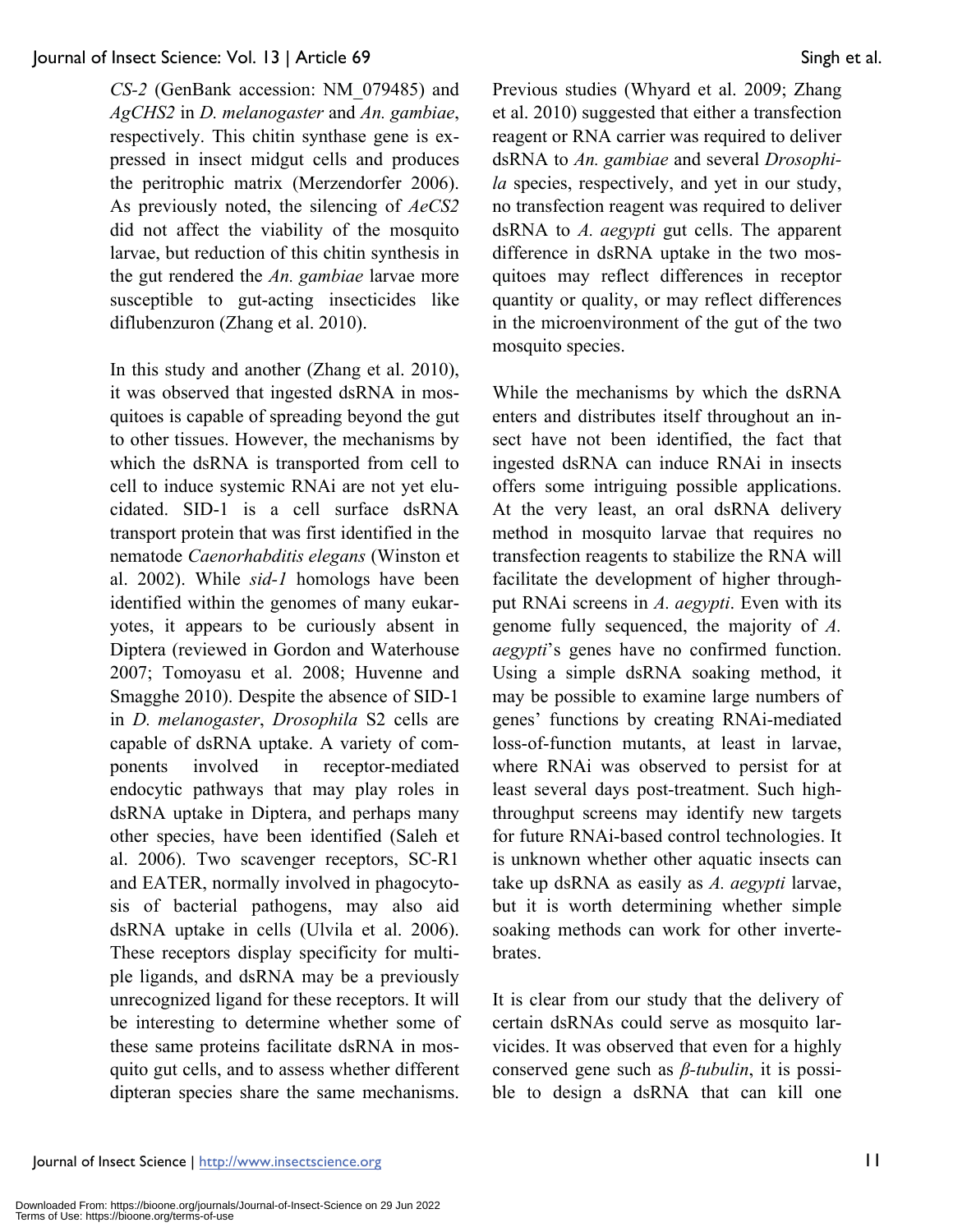species (*A. aegypti*) but not adversely affect another (*D. melanogaster*). Given that species are defined by the uniqueness of their gene sequences, it is theoretically possible to develop species-limited dsRNAs that selectively inhibit target genes in only one or a few target species. By targeting portions of genes unique to one species, dsRNAs have been designed that can kill one, but not other closely related species (Baum et al. 2007; Whyard et al. 2009). For plant-feeding insects, transgenic plants can provide the insecticidal dsRNA to pest insects in a stable and potent form (Baum et al. 2007; Mao et al. 2007), but for pest insects like mosquitoes, the dsRNA could potentially be applied to aquatic environments in formulations similar to those used for sustained release in water (reviewed in Lacey 2007). In this type of application, it will be necessary to mass-produce dsRNAs, which may be achievable by using engineered microorganisms as biofactories to synthesize the dsRNA *in vivo*.

If dsRNAs are to be harnessed as potential pesticides, it will also be important to assess the likelihood of cross-reactivity with other species. As more genomes are sequenced, this process will become easier using bioinformatic tools, but for now, the development of dsRNA-based pesticides will need to rely on identifying insect-specific genes, coupled with judicious testing of key, non-target species found in the same environments as the pest insect to be targeted. Many of our current chemical pesticides are broad-spectrum, adversely affecting many non-target species, and with growing concerns about declines in species diversity, dsRNA-based pesticides may offer some safer alternatives.

### **Acknowledgements**

Thanks to the staff of the Animal Holding Facility in the Department of Biological Sciences for their assistance in the maintenance of the mosquitoes. This work was supported by an NSERC grant to S. Whyard and NSERC Undergraduate Research Awards to S. Wong and C. Ryan.

### **References**

Adelman ZN, Sanchez-Vargas I, Travanty EA, Carlson JO, Beaty BJ, Blair CD, Olson, KE. 2002. RNA silencing of dengue virus type 2 replication in transformed C6/36 mosquito cells transcribing an inverted-repeat RNA derived from the virus genome. *Journal of Virology* 76: 12925–12933.

Amdam GV, Simões ZL, Guidugli KR, Norberg K, Omholt SW. 2003. Disruption of vitellogenin gene function in adult honeybees by intra-abdominal injection of doublestranded RNA. *BMC Biotechnology* 3: 1.

Arakane Y, Muthukrishnan S, Kramer KJ, Specht CA, Tomoyasu Y, Lorenzen MD, Kanost M, Beeman RW. 2005. The *Tribolium* chitin synthase genes *TcCHS1* and *TcCHS2* are specialized for synthesis of epidermal cuticle and midgut peritrophic matrix. *Insect Molecular Biology* 14: 453–463.

Araujo RN, Santos A, Pinto FS, Gontijo NF, Lehane MJ, Pereira MH. 2006. RNA interference of the salivary gland nitrophorin 2 in the triatomine bug *Rhodnius prolixus* (Hemiptera, Reduviidae) by dsRNA ingestion or injection. *Insect Biochemistry and Molecular Biology* 36: 683–693.

Attardo GM, Higgs S, Klingler KA, Vanlandingham DL, Raikhel AS. 2003. RNA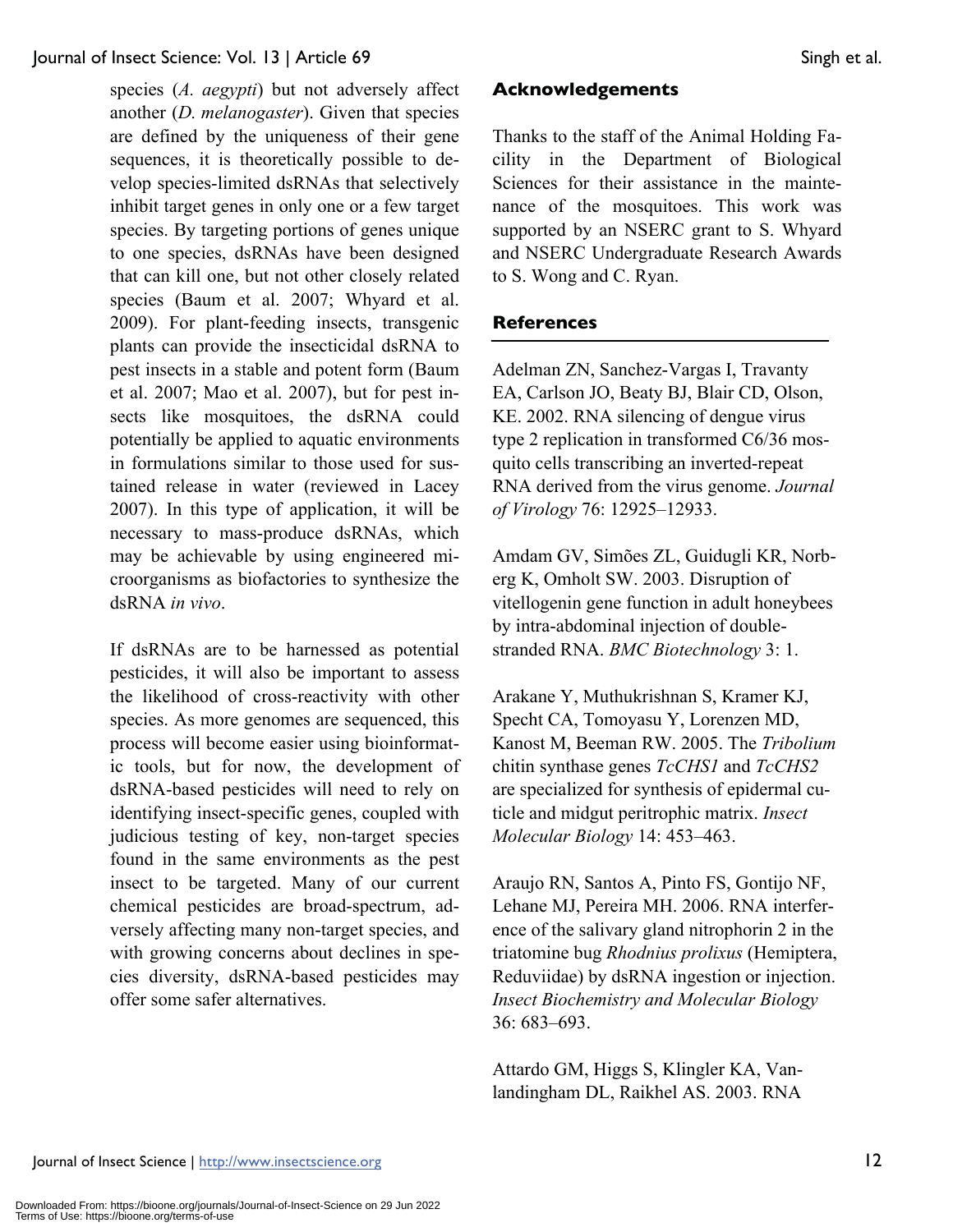interference-mediated knockdown of a GATA factor reveals a link to anautogeny in the mosquito *Aedes aegypti*. *Proceedings of the National Academy of Sciences of the USA* 100: 13374–13379.

Baum JA, Bogaert T, Clinton W, Heck GR, Feldmann P, Ilagan O, Johnson S, Plaetinck G, Munyikwa T, Pleau M, Vaughn T, Roberts J. 2007. Control of coleopteran insect pests through RNA interference. *Nature Biotechnology* 25: 1322–1326.

Bautista MAM, Miyata T, Miura K, Tanaka T. 2009. RNA interference-mediated knockdown of a cytochrome P450, CYP6BG1, from the diamondback moth, *Plutella xylostella*, reduces larval resistance to permethrin. *Insect Biochemistry and Molecular Biology* 39: 38– 46.

Bettencourt R, Terenius O, Faye I. 2002. *Hemolin* gene silencing by ds-RNA injected into Cecropia pupae is lethal to next generation embryos. *Insect Molecular Biology* 11: 267–271.

Beye M, Härtel S, Hagen A, Hasselmann M, Omholt SW. 2002. Specific developmental gene silencing in the honey bee using a homeobox motif. *Insect Molecular Biology* 11: 527–532.

Boisson B, Jacques JC, Choumet V, Martin E, Xu J, Vernick K, Bourgouin C. 2006. Gene silencing in mosquito salivary glands by RNAi. *FEBS Letters* 580: 1988–1992.

Bucher G, Scholten J, Klingler M. 2002. Parental RNAi in *Tribolium* (Coleoptera). *Current Biology* 12: R85–R86.

Buszczak M, Paterno S, Lighthouse D, Bachman J, Planck J, Owen S, Skora AD, Nystul

TG, Ohlstein B, Allen A, Wilhelm JE, Murphy TD, Levis RW, Matunis E, Srivali N, Hoskins RA, Spradling AC. 2007. The Carnegie protein trap library: A versatile tool for *Drosophila* developmental studies. *Genetics* 175: 1505–1531.

Cancino-Rodezno A, Alexander C, Villaseñor R, Pancheco S, Porta H, Pauchet Y, Soberón M, Gill SJ, Bravo A. 2010. The mitogenactivated protein kinase p38 is involved in insect defense against Cry toxins from *Bacillus thuringiensis*. *Insect Biochemistry and Molecular Biology* 40: 58–63.

Caplen NJ, Zheng Z, Falgout B, Morgan RA. 2002. Inhibition of viral gene expression and replication in mosquito cells by dsRNAtriggered RNA interference. *Molecular Therapy* 6: 243–251.

Chen C-P, Lee RE, Delinger DL. 1991. Cold shock and heat shock: a comparison of the protection generated by brief pretreatment at less severe temperatures. *Physiological Entomology* 16: 19–26.

Chen J, Zhang D, Yao Q, Zhang J, Dong X, Tian H, Chen J, Zhang W. 2010. Feedingbased RNA interference of a *trehalose phosphate synthase* gene in the brown planthopper, *Nilaparvata lugens*. *Insect Molecular Biology* 19: 777–786.

Clemons A, Haugen M, Severson D, Duman-Scheel M. 2010. Functional analysis of genes in *Aedes aegypti* embryos. *Cold Spring Harbor Protocols* 10: DOI: 101101/pdbprot5511

Franz AWE, Sanchez-Vargas I, Adelman ZN, Blair CD, Beaty BJ, James AA, Olson KE. 2006. Engineering RNAi-based transgenic resistance against dengue virus type 2 in *Aedes aegypti*. *Proceedings of the National*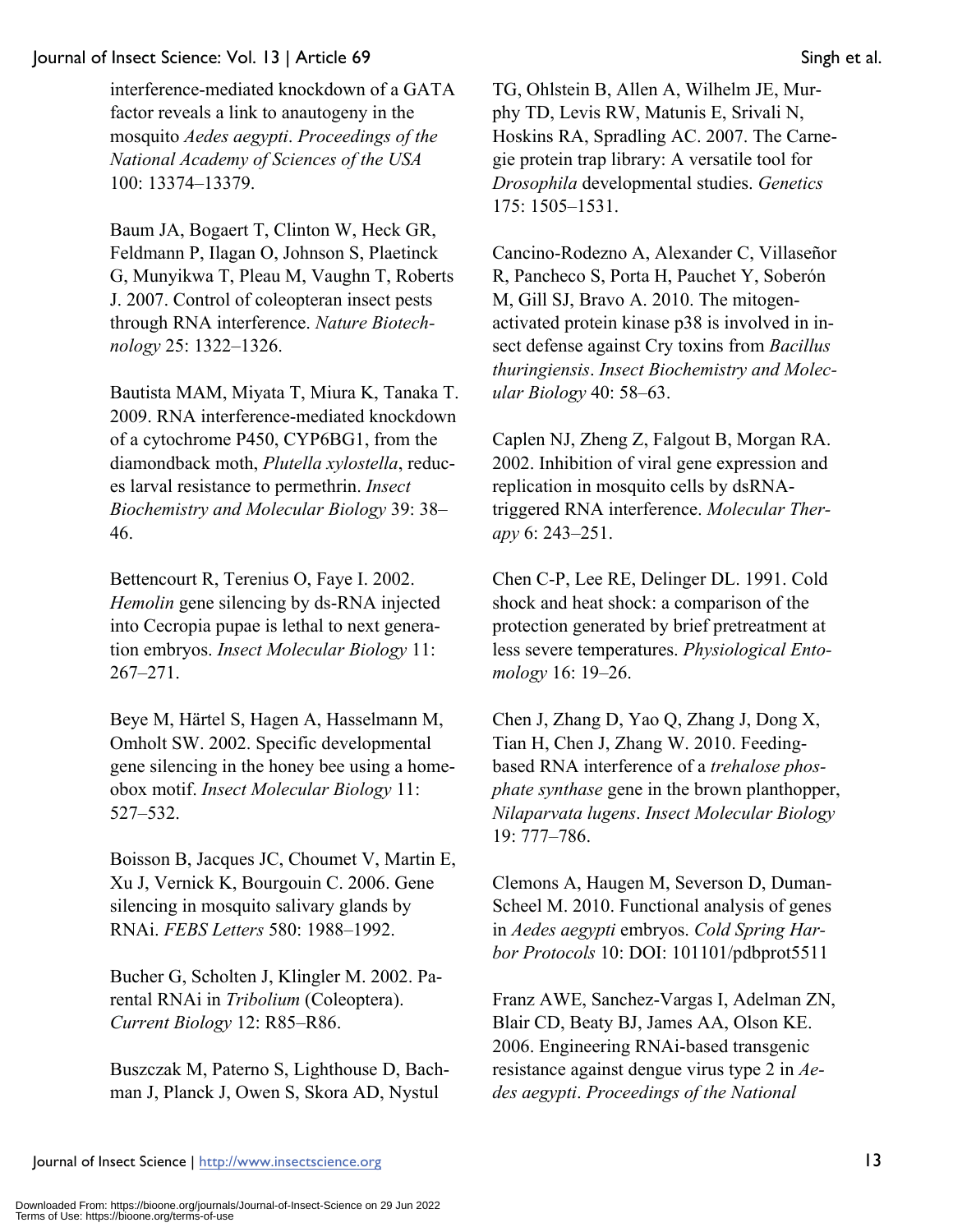*Academy of Sciences of the USA* 103: 4198– 4203.

Gatehouse HS, Gatehouse LN, Malone LA, Hodges S, Tregidga E, Todd J. 2004. Amylase activity in honey bee hypopharyngeal glands reduced by RNA interference. *Journal of Apicultural Research* 43: 9–13.

Gordon KHJ, Waterhouse PM. 2007. RNAi for insect-proof plants. *Nature Biotechnology* 25: 1231–1232.

Hannon GJ. 2002. RNA interference. *Nature* 418: 244–251.

Hemingway J, Field L, Vontas J. 2002. An overview of insecticide resistance. *Science* 298: 96–97.

Hoa NT, Keene KM, Olson KE, Zheng L. 2003. Characterization of RNA interference in an *Anopheles gambiae* cell line. *Insect Biochemistry and Molecular Biology* 33: 949– 957.

Huvenne H, Smagghe G. 2010. Mechanisms of dsRNA uptake in insects and potential of RNAi for pest control, a review. *Journal of Insect Physiology* 56: 227–235.

Jagtap UB, Gurav RG, Bapat VA. 2011. Role of RNA interference in plant improvement. *Naturwissenschaften* 98: 473-492.

Kato N, Mueller CR, Fuchs JF, Wessely V, Lan Q, Christensen BM. 2006. Regulatory mechanisms of chitin biosynthesis and roles of chitin in peritrophic matrix formation in the midgut of adult *Aedes aegypti*. *Insect Biochemistry and Molecular Biology* 36: 1–9.

Kim M, Sim C, Denlinger DL. 2010. RNA interference directed against ribosomal protein S3a suggests a link between this gene and arrested ovarian development during adult diapause in *Culex pipiens*. *Insect Molecular Biology* 19: 27–33.

Kim D, Rossi J. 2008. RNAi mechanisms and applications. *Biotechniques* 44: 613–616.

Krebs RA, Feder ME. 1998. Hsp70 and larval thermotolerance in *Drosophila melanogaster*: how much is enough and when is more too much? *Journal of Insect Physiology* 44: 1091– 1101.

Lacey LA. 2007. *Bacillus thuringiensis* serovariety *israelensis* and *Bacillus sphaericus* for mosquito control. *Journal of the American Mosquito Control Association* 23: 133–163.

Lester PI, Greenwood DR. 1997. Pretreatment induced thermotolerance in light brown apple moth (Lepidoptera: Tortricidae) and associated induction of heat shock protein synthesis. *Journal of Economic Entomology* 90: 199– 204.

Li J, Chen Q, Lin Y, Jiang T, Wu G, Hua H. 2011a. RNA interference in *Nilaparvata lugens* (Homoptera: Delphacidae) based on dsRNA ingestion. *Pest Management Science* 67: 852–859.

Li X, Zhang M, Zhang H. 2011b. RNA interference of four genes in adult *Bactrocera dorsalis* by feeding their dsRNAs. *PLoS One* 6: e17788.

Livak KJ, Schmittgen TD. 2001. Analysis of relative gene expression data using real-time quantitative PCR and the  $2^{-\Delta\Delta C}$ <sub>T</sub> method. *Methods* 25: 402–408.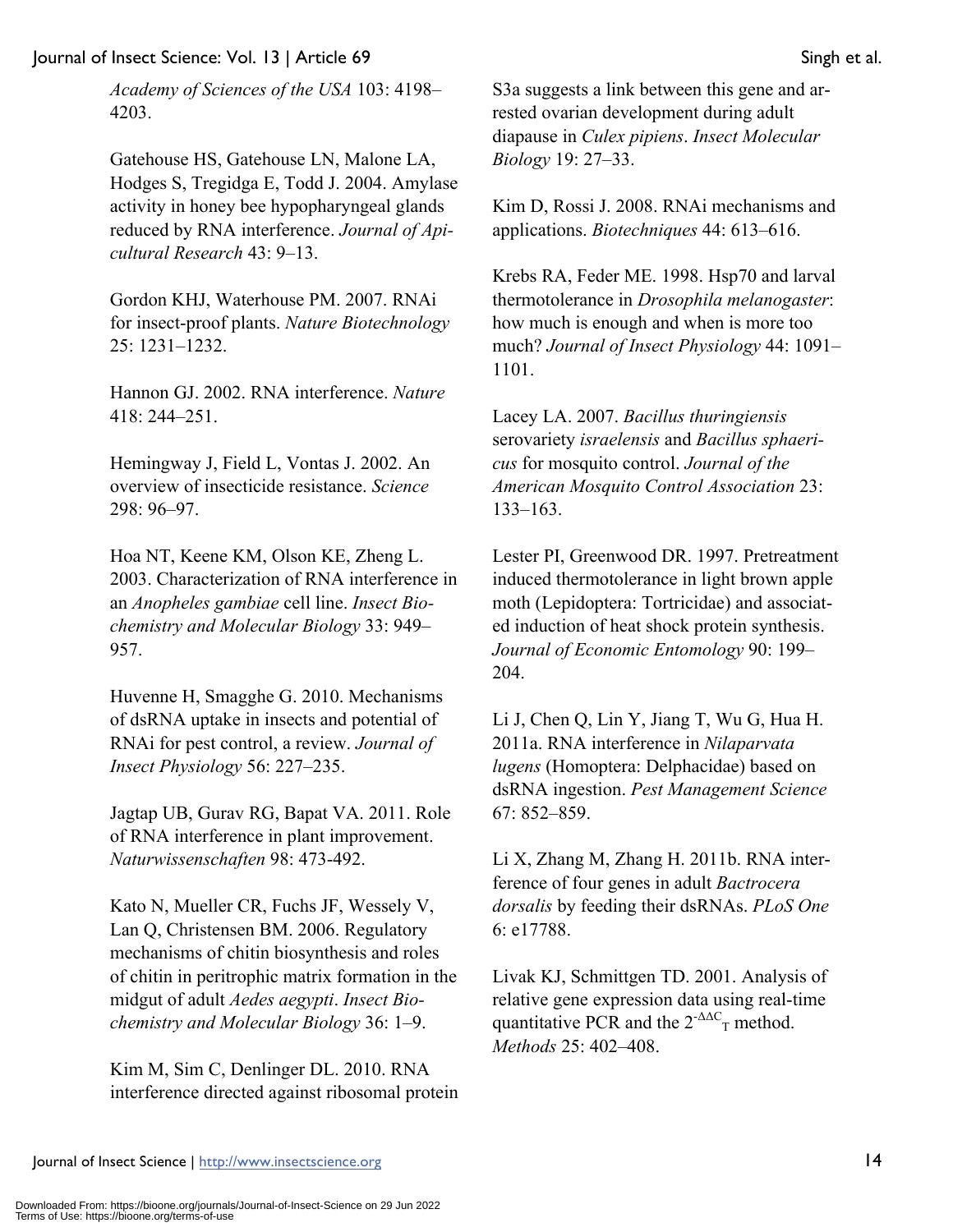Mao Y-B, Cai W-J, Wang J-W, Hong G-J, Tao X-J, Wang L-J, Huang Y-P, Chen X-Y. 2007. Silencing a cotton bollworm P450 monooxygenase gene by plant-mediated RNAi impairs larval tolerance of gossypol. *Nature Biotechnology* 25: 1307–1313.

Maori E, Paldi N, Shafir S, Kalev H, Tsur E, Glick E, Sela I. 2009. IAPV, a bee-affecting virus associated with Colony Collapse Disorder can be silenced by dsRNA ingestion. *Insect Molecular Biology* 18: 55–60.

McQuilton P, St. Pierre SE, Thurmond J, Fly-Base Consortium. 2012. FlyBase 101 – the basics of navigating FlyBase. *Nucleic Acids Research* 40 (Database issue): D706–714*.*

Merzendorfer H. 2006. Insect chitin synthases, a review. *Journal of Comparative Physiology B* 176: 1–15.

Meyering-Vos M, Müller A. 2007. RNA interference suggests sulfakinins as satiety effectors in the cricket *Gryllus bimaculatus*. *Journal of Insect Physiology* 53: 840–848.

Misquitta L, Paterson BM. 1999. Targeted disruption of gene function in *Drosophila* by RNA interference (RNA-i), a role for *nautilus* in embryonic somatic muscle formation. *Proceedings of the National Academy of Science of the USA* 96: 1451–1456.

Nicholson GM. 2007. Fighting the global pest problem: preface to the special Toxicon issue on insecticidal toxins and their potential for pest insect control. *Toxicon* 49: 413–422.

Paoletti M, Pimental D. 2000. Environmental risks of pesticides versus genetic engineering for agricultural pest control. *Journal of Agricultural and Environmental Ethics* 12: 279– 303.

Pfaffl MW. 2001. A new mathematical model for relative quantification in real-time RT-PCR. *Nucleic Acids Research* 29: e45.

Price DR, Gatehouse JA. 2008. RNAimediated crop protection against insects. *Trends in Biotechnology* 26: 393–400.

Rajagopal R, Sivakumar S, Agrawal N, Malhotra P, Bhatnagar RK. 2002. Silencing of midgut aminopeptidase N of *Spodoptera litura* by double-stranded RNA establishes its role as *Bacillus thuringiensis* toxin receptor. *Journal of Biological Chemistry* 277: 46849– 46851.

Roy SG, Hansen IA, Raikhel AS. 2007. Effect of insulin and 20-hydroxyecdysone in the fat body of the yellow fever mosquito, *Aedes aegypti*. *Insect Biochemistry and Molecular Biology* 37: 1317–1326.

Saleh MC, van Rij RP, Hekele A, Gillis A, Foley E, O'Farrell PH, Andino R. 2006. The endocytic pathway mediates cell entry of dsRNA to induce RNAi silencing. *Nature Cell Biology* 8: 793–802.

Scott JC, Brackney DE, Campbell CL, Bondu-Hawkins V, Hjelle B, Ebel GD, Olson KE, Blair CD. 2010. Comparison of dengue virus type 2-specific small RNAs from RNA interference-competent and -incompetent mosquito cells. *PLoS Neglected Tropical Diseases* 4: e848.

Shakesby AJ, Wallace IS, Isaacs HV, Pritchard J, Roberts DM, Douglas AE. 2009. A water-specific aquaporin involved in aphid osmoregulation. *Insect Biochemistry and Molecular Biology* 39: 1–10.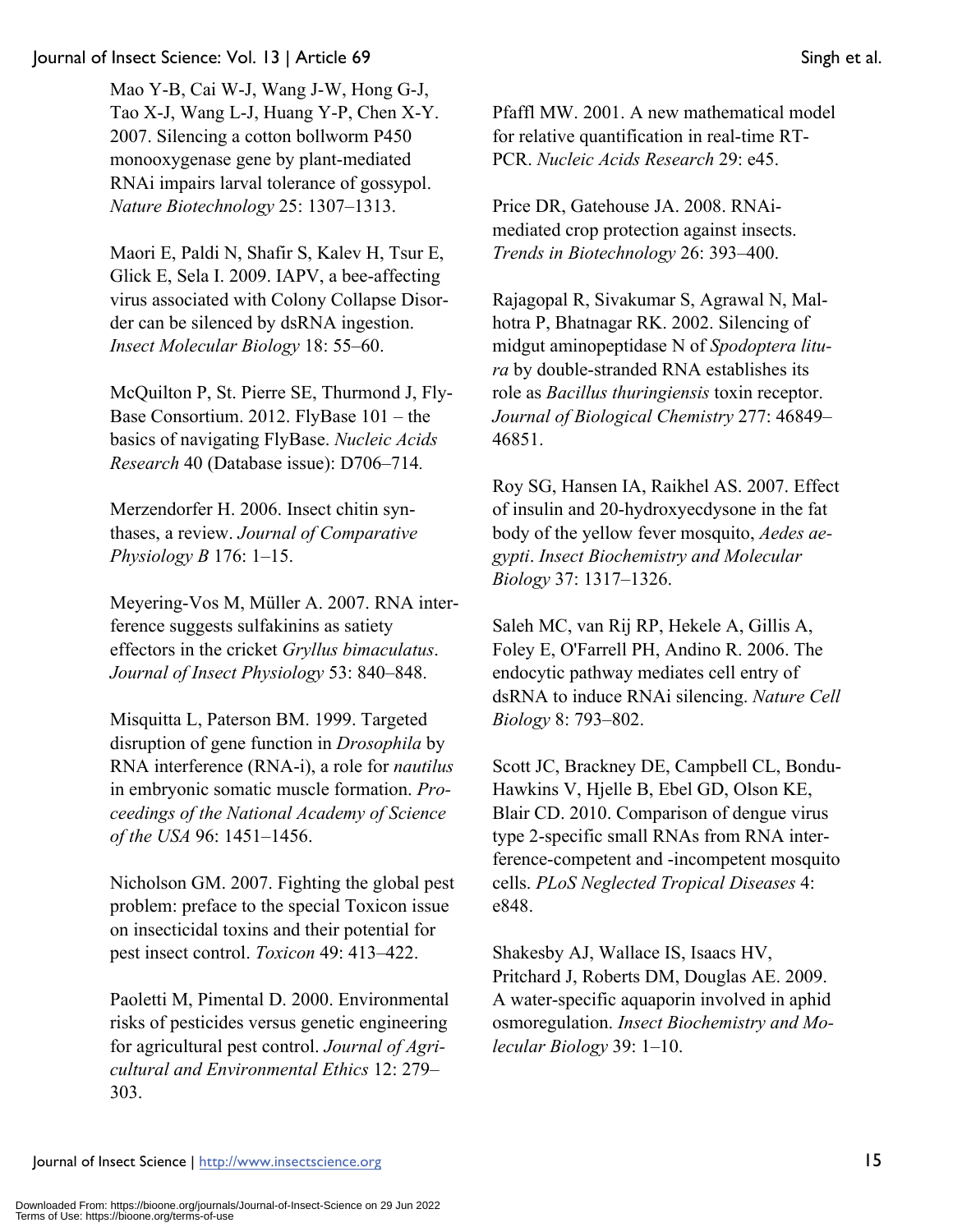Skop AR, Liu H, Yates J, Meyer BJ, Heald R. 2004. Dissection of the mammalian midbody proteome reveals conserved cytokinesis mechanisms. *Science* 305: 61–66.

Smith KE, Linser PJ. 2009. Silencing of carbonic anhydrase in an *Anopheles gambiae* larval cell line, Ag55. *Journal of RNAi and Gene Silencing* 5: 345–350.

Sonnichsen B, Koski LB, Walsh A, Marschall P, Neumann B, Brehm M, Alleaume AM, Artelt J, Bettencourt P, Cassin E, Hewitson M, Holz C, Khan M, Lazik S, Martin C, Nitzsche B, Ruer M, Stamford J, Winzi M, Heinkel R, Roder M, Finell J, Hantsch H, Jones SJ, Jones M, Piano F, Gunsalus KC, Oegema K, Gonczy P, Coulson A, Hyman AA, Echeverri CJ. 2005. Full-genome RNAi profiling of early embryogenesis in *Caenorhabditis elegans*. *Nature* 434: 462–469.

Terenius O, Papanicolaou A, Garbutt JS, Eleftherianos I, Huvenne H, Sriramana K, Albrechtsen M, An C, Aymeric JL, Barthel A, Bebas P, Bitra K, Bravo A, Chevalier F, Collinge DP, Crava CM, de Maagd RA, Duvic B, Erlandson M, Faye I, Felföldi G, Fujiwara H, Futahashi R, Gandhe AS, Gatehouse HS, Gatehouse LN, Giebultowicz J, Gómez I, Grimmelikhuijzen CJ, Groot AT, Hauser F, Heckel DG, Hegedus DD, Hrycaj S, Huang L, Hull JJ, Iatrou K, Iga M, Kanost MR, Kotwica J, Li C, Li J, Liu J, Lundmark M, Matsumoto S, Meyering-Vos M, Millichap PJ, Monteiro A, Mrinal N, Niimi T, Nowara D, Ohnishi A, Oostra V, Ozaki K, Papakonstantinou M, Popadic A, Rajam MV, Saenko S, Simpson RM, Soberón M, Strand MR, Tomita S, Toprak U, Wang P, Wee CW, Whyard S, Zhang W, Nagaraju J, Ffrench-Constant RH, Herrero S, Gordon K, Swevers L, Smagghe G. 2010. RNA interference in Lepidoptera: An overview of successful and unsuccessful studies

and implications for experimental design. *Journal of Insect Physiology* 57: 231–245.

Tomoyasu Y, Denell RE. 2004. Larval RNAi in *Tribolium* (Coleoptera) for analyzing adult development. *Development Genes and Evolution* 214: 575–578.

Tomoyasu Y, Miller SC, Tomita S, Schoppmeier M, Grossmann D, Bucher G. 2008. Exploring systemic RNA interference in insects: a genome-wide survey for RNAi genes in *Tribolium*. *Genome Biology* 9: R10.

Turner CT, Davy MW, MacDiarmid RM, Plummer KM, Birch NP, Newcomb RD. 2006. RNA interference in the light brown apple moth, *Epiphyas postvittana* (Walker) induced by double-stranded RNA feeding. *Insect Molecular Biology* 15: 383–391.

Ulvila J, Parikka M, Kleino A, Sormunen R, Ezekowitz RA, Kocks C, Rämet M. 2006. Double-stranded RNA is internalized by scavenger receptor-mediated endocytosis in *Drosophila* S2 cells. *Journal of Biological Chemistry* 281: 14370–14375.

Walshe DP, Lehane SM, Lehane MJ, Haines LR. 2009. Prolonged gene knockdown in the tsetse fly *Glossina* by feeding double stranded RNA. *Insect Molecular Biology* 18: 11–19.

Whyard S, Wyatt GR, Walker VK. 1986. The heat shock response in *Locusta migratoria*. *Journal of Comparative Physiology B* 156: 813–817.

Whyard S, Singh AD, Wong S. 2009. Ingested double-stranded RNAs can act as speciesspecific insecticides. *Insect Biochemistry and Molecular Biology* 39: 824–832.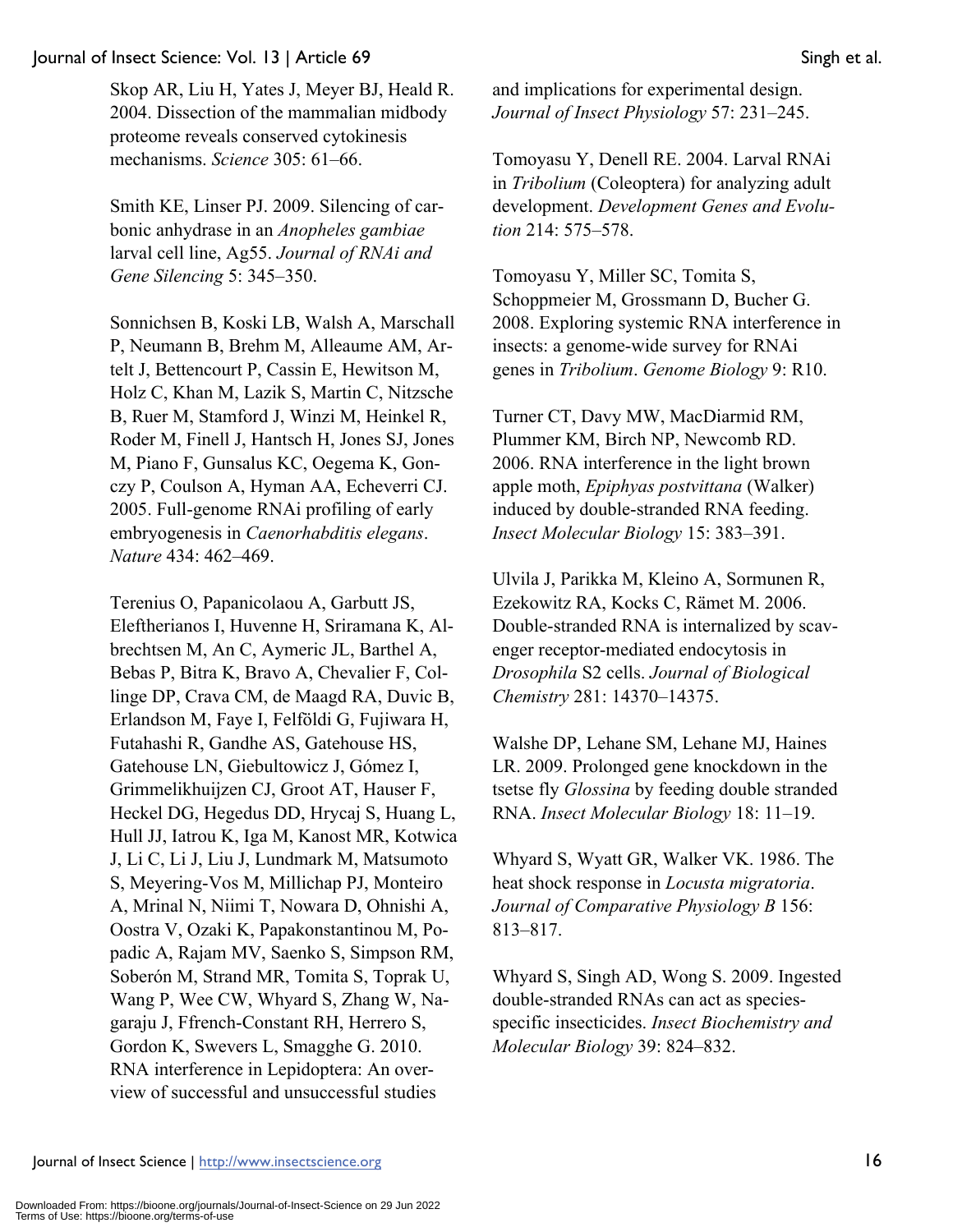Winston WM, Molodowitch C, Hunter CP. 2002. Systemic RNAi in *C. elegans* requires the putative transmembrane protein SID-1. *Science* 295: 2456–2459.

World Health Organization. 2009. *Dengue and dengue haemorrhagic fever, fact sheet No. 117*. World Health Organization.

World Health Organization. 2010. *Malaria, fact sheet No. 94*. World Health Organization.

Wu X, Hong H, Yue J, Wu Y, Li X, Jiang L, Li L, Li Q, Gao G, Yang X. 2010. Inhibitory effect of small interfering RNA on Dengue virus replication in mosquito cells. *Virology Journal* 7: 270.

Xiao H, Lis JT. 1989. Heat shock and developmental regulation of the *Drosophila melanogaster hsp83* gene. *Molecular and Cellular Biology* 9: 1746–1753.

Zhang X, Zhang J, Zhu KY. 2010. Chitosan/double-stranded RNA nanoparticlemediated RNA interference to silence chitin synthase genes through larval feeding in the African malaria mosquito (*Anopheles gambiae*). *Insect Molecular Biology* 19: 683–693.

Zhao L, Becnel JJ, Clark GG, Linthicum KJ. 2010. Expression of *AeaHsp26* and *AeaHsp83* in *Aedes aegypti* (Diptera: Culicidae) larvae and pupae in response to heat shock stress. *Journal of Medical Entomology* 47: 367–375.

Zhou X, Wheeler MM, Oi FM, Scharf ME. 2008. RNA interference in the termite *Reticulitermes flavipes* through ingestion of doublestranded RNA. *Insect Biochemistry and Molecular Biology* 38: 805–815.

Zhu J, Chen L, Raikhel AS. 2003. Posttranscriptional control of the competence factor betaFTZ-F1 by juvenile hormone in the mosquito *Aedes aegypti*. *Proceedings of the National Academy of Science of the USA* 100: 13338–13343.

| Gene         | Length            | <b>GenBank accession</b> | <b>Primer sequences</b>     |
|--------------|-------------------|--------------------------|-----------------------------|
|              | 758 bp            | XM 001655975             | F: 5'GGAAATCATCTCCGACGAAC   |
| $B$ -tub     |                   |                          | R: 5'CACGGTACTGTTGCGATCC    |
| <b>AeCS1</b> | 320 bp            | XM 001662150             | F: 5'TGAAGTTGACGGCAGATGAG   |
|              |                   |                          | R: 5'CGGTTCGTAGGCTTGGTTTA   |
| AeCS2        | 380 bp            | AF223577                 | F: 5'CGATCTGAACTTGGGAGGAA   |
|              |                   |                          | R: 5'GTCGTTCGGTCATCTCCATT   |
| hsp83        | 324 bp            | XM 001655592             | F: 5'CTGCGTGAGTTGATCTCCAA   |
|              |                   |                          | R: 5'GGACGTGACGACGACCTTAT   |
|              | 328 bp            | XM 001655975             | F: 5'GGAAATCATCTCCGACGAA    |
| Aetub        |                   |                          | R: 5'CAGGCAGTCGCACGATTC     |
|              | 128 <sub>bp</sub> | NM 079071                | F: 5'AGGCGTCCGGTGGCAAGTACG  |
| Dmtub        |                   |                          | R: 5'CGACTGGCCGAACACAAAGTTG |

**Table 2.** Quantitative RT-PCR primers used for determining gene knockdown.

| Gene        |        | <b>Length GenBank accession</b> | <b>Primer sequences</b>       |
|-------------|--------|---------------------------------|-------------------------------|
| B-tub/Aetub | 187 bp | XM 001655975                    | F: 5'CGTCGTAGAACCGTACAAC      |
|             |        |                                 | R: 5'CAGGCAGGTGGTAATCC        |
| AeCSI       | 149 bp | XM 001662150                    | F: 5'GGTCGCTGAGGATAGTGAAG     |
|             |        |                                 | R: 5'CCGTGCTGGAGAGATGAAGTC    |
| AeCS2       | 137 bp | AF223577                        | F: 5'TTGGTGTTCGTGTTCTTTCTTC   |
|             |        |                                 | R: 5'ATGTCCTTCGCCTTCTTCG      |
| hsp83       | 135 bp | XM 001655592                    | F: 5'GTGTCGTCGATTCGGAAGAT     |
|             |        |                                 | R: 5'CCTTGTCTTCAGCGAGTTCC     |
| Dmtub       | 160bp  | NM 079071                       | F: 5'AAGCTCACAACCCCAACCTA     |
|             |        |                                 | R: 5'CAGGCATGAAGAAGTGCAGA     |
| S7rp        | 182 bp | AY380336                        | F: 5'AAATAAATTCGCTATGGTTTTCGG |
|             |        |                                 | R: 5'CCTTCTTGCTGTTGAACTCG     |
| RpL32       | 156 bp | NM 170461                       | F: 5'CCGCTTCAAGGGACAGTATC     |
|             |        |                                 | R: 5'ATCTCGCCGCAGTAAACG       |

**Table 3.** Extent of ingested *β-tubulin* -dsRNA/bromophenol dye in the gut and correlated RNAi in first instar *Aedes aegypti* larvae. Values represent the means and standard errors from 3 replicates of 10–20 larvae.

| dsRNA exposure (hr) Dye intensity in gut <sup>a</sup> (relative density units) $\%$ RNAi <sup>b</sup> |               |
|-------------------------------------------------------------------------------------------------------|---------------|
| $1 \pm 0.1$                                                                                           | $0 \pm 4$     |
| $1.5 \pm 0.3*$                                                                                        | $27 \pm 11$ * |
| $2.5 \pm 0.2$ **                                                                                      | $46 \pm 6$ ** |

aAccumulation of bromophenol blue was assessed by analysis of color density within the larval gut, expressed relative to non-fed controls (relative density = 1).

bExtent of RNAi based on qRT-PCR analysis of *β-tubulin* mRNA transcript levels relative to the non-fed negative controls. \*Significantly different than the 0 hr control (one-way ANOVA, *p* < 0.05).

\*\*Significantly different than the 0 hr control (one-way ANOVA, *p*  $< 0.01$ ).

**Table 4.** Mortality of larvae after dsRNA treatment with or without Lipofectamine 2000.

| dsRNA    | $%$ mortality $*$ |                           |  |
|----------|-------------------|---------------------------|--|
|          |                   | - liposomes   + liposomes |  |
| $B$ -tub | $72.2 \pm 2.1$    | $75 \pm 8.3$              |  |
| AeCSI    | $45.6 \pm 2.9$    | $46.7 \pm 5.8$            |  |
| hsp83    | $30 \pm 1.9$      | $27.8 \pm 2.9$            |  |

\*No difference between + and - liposome treatments with the same dsRNAs (two-tailed Student *t*-test,  $p > 0.5$ ).